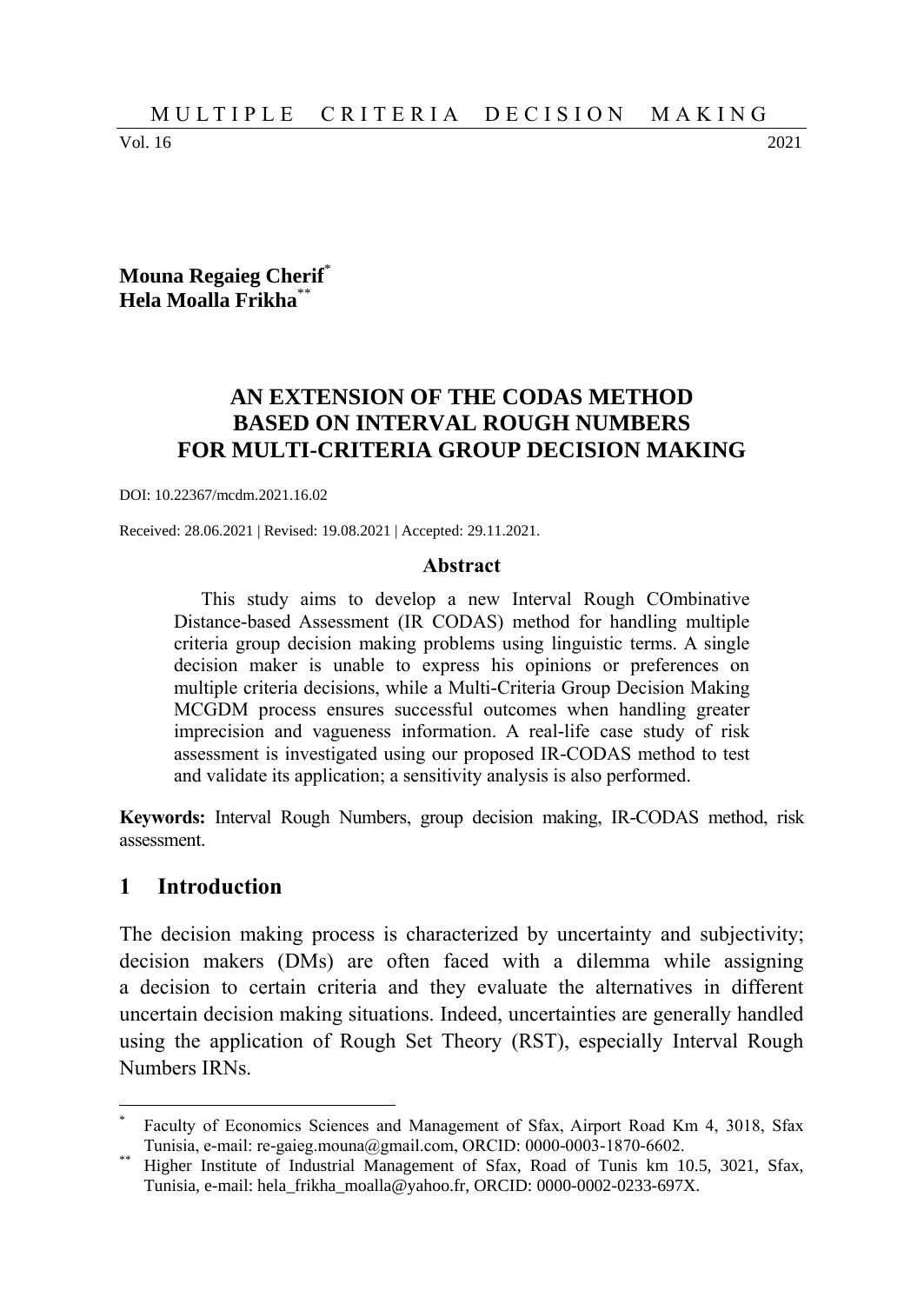RST has been successfully applied in a good number of MCDM studies. For instance, Song and Cao (2017) presented a rough approach based on DEMATEL to assess the interaction between requirements of Product-Service System (PSS). A rough Technique for Ordering Preference by Similarity to Ideal Solution (TOPSIS) approach is also proposed by Song et al. (2014) to improve the effectiveness of failure mode and effect analysis technique.

Some researchers have studied IRNs. For instance, Lu, Huang and He (2011) developed a fuzzy linear programming method, based on rough intervals, to generate simultaneous water allocation strategies in agricultural irrigation systems. In turn, to solve the multi-objective hub location and hub network design problem, Niakan, Vahdani and Mohammadi (2015) used a hybrid solution, based on inexact programming, interval-valued fuzzy programming and rough interval programming.

Regarding the hybridization of extensions of rough sets, a number of approaches have been proposed, such as the hybrid DEMATEL-ANP-MAIRCA model where Pamucar et al. (2017) developed a new approach for dealing with uncertainty based on IRNs. In addition, Pamucar, Petrovic and Cirovic (2018) modified the BWM (Best-Worst Method) and MABAC (Multi-Attributive Border Approximation area Comparison) methods by integrating fuzzy rough numbers per interval. To process the uncertainty contained in group decision making, Pamucar, Edmundas and Zavadskas (2018) integrated IRNs within the MABAC and AHP methods for rating university web pages. Also, the Normalized Weighted Geometric Bonferroni Mean (NWGBM) operator of the IRNs is used by Pamucar, Božanić et al. (2018) and is applied to the DEMATEL and COPRAS model to solve the problem of selecting an optimal direction for making a temporary military route. Moreover, Pamucar, Chatterjee and Zavadskas (2019) integrated IRNs into the Best Worst Method (BWM) and Weighted Aggregated Sum Product Assessment (WASPAS) method along Multi- -Attributive Border Approximation area Comparison (MABAC) to evaluate third-party logistics (3PL) providers. As the Internet of Things (IoT) technology has rapidly developed, Kao, Nawata and Huang (2019) proposed a novel Hybrid method BR-DEMATEL that integrates Bayesian theory, interval rough number, and DEMATEL for Systemic Factor Evaluation-based Technological Innovation System (TIS) for the Sustainability of IoT in the Manufacturing Industry. We can see that many researchers have studied the combination of interval rough theory and Multi-Criteria Decision Making (MCDM) methods for different decision making problems which shows the importance of using interval rough MCDM approaches.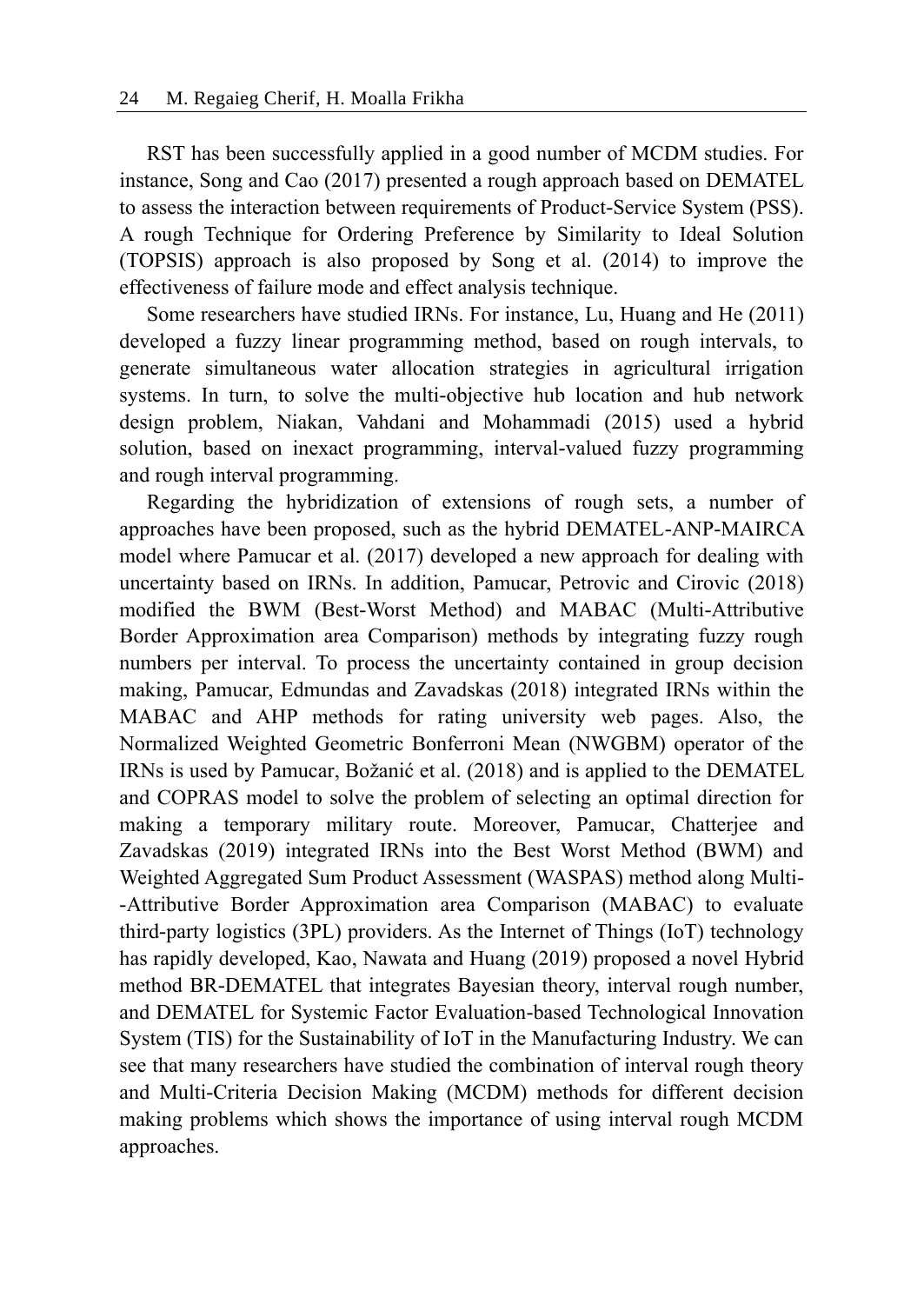The MCDM tackles four types of problems: ranking, sorting, choice and description. In recent years, a new ranking MCDM method has been proposed, namely COmbinative Distance-based Assessment (CODAS), developed by Keshavarz Ghorabaee et al. (2016). The ranking of alternatives is determined using two measures: The main and primary measure uses the Euclidean distance of alternatives from the Negative Ideal Solution, while the secondary measure is the Taxicab distance

Lately, CODAS has been successfully applied in Group Decision Making (GDM) in various fields. For instance, Keshavarz Ghorabaee et al. (2017) solved group decision problems using a combination of trapezoidal fuzzy numbers and the CODAS method for market segment evaluation. Moreover, Yeni and Özçelik (2019) presented the Interval-Valued Atanassov Intuitionistic Fuzzy CODAS (IVAIF-CODAS) method and applied it to a personnel selection problem. To handle uncertainty, Pamucar et al. (2018) employed integrated MCDM framework using Linguistic Neutrosophic Numbers (LNN) and the CODAS method to select the optimal Power-Generation Technology (PGT). Furthermore, Roy et al. (2019) presented an extension of the CODAS approach using Interval- -Valued Intuitionistic Fuzzy Sets (IVIFS) to select the best sustainable material for the automotive instrument panel. Based on 2-tuple Linguistic Pythagorean Fuzzy Sets (2TLPFSs), He et al. (2020) developed a novel CODAS model. Remadi and Frikha (2020) developed new methodologies in group decision making where triangular intuitionistic fuzzy numbers (TIFNs) are integrated into the CODAS method to solve the green supplier selection problem. In turn, Wang et al. (2020) presented the 2-tuple linguistic neutrosophic CODAS model. CODAS has also been expanded by Lan et al. (2021) to solve multiple attribute group decision making (MAGDM) issues with Interval-valued bipolar uncertain linguistic numbers (IVBULNs) on the basis of two kinds of distance measures and aggregating operators for risk assessment of mergers and acquisitions of Chinese enterprises.

Furthermore, in real-life problems, complex decision making situations with multiple and often conflicting objectives occur. In addition, the CODAS method is a new evaluation tool and has been proved to be efficient in dealing with MCDM problems. It has a systematic and simple computation procedure. Moreover, it can be assumed that a single decision maker is unable to express their opinions or preferences regarding multiple criteria decisions. On the other hand, in many situations, the DMs are unable to provide precise values and their information is vague and cannot be evaluated exactly in numerical values. This implies that Multi-Criteria Group Decision Making can be beneficial for selecting the optimal solution. Indeed, due to a greater imprecision and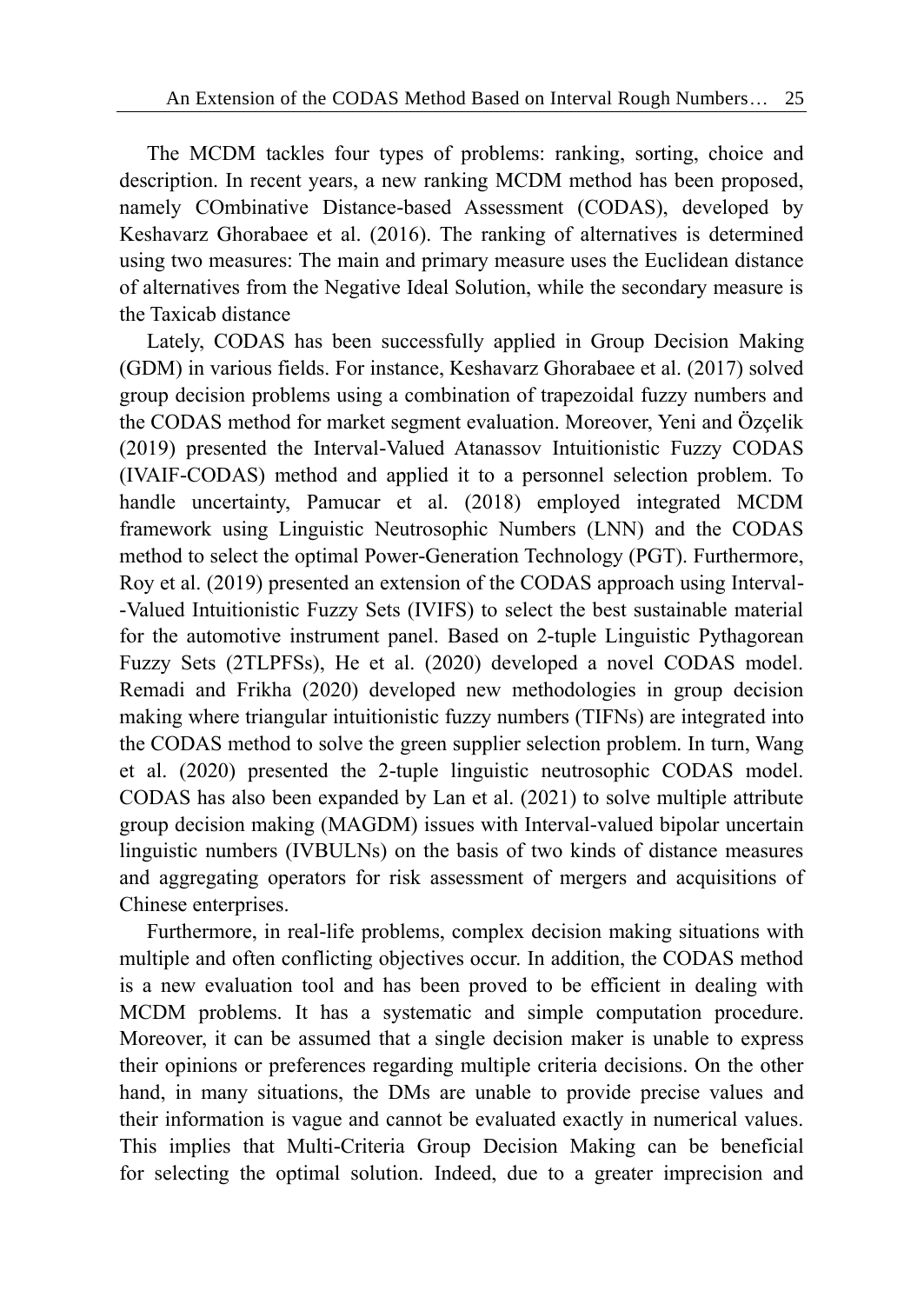vagueness of Group Decision Makers information, we suggest integrating rough set theory into CODAS. As mentioned above, a DMs' information cannot be evaluated exactly in numerical values for risk evaluation are usually uncertain, we choose to treat subjectivity and uncertainty in a group MCDM process through IRNs. We can see that although there exist papers that use IRNs in ranking methods and the aggregation operators, there has been no study on developing the CODAS method to solve multicriteria group decision making problems with IRNs. Therefore, in this paper we will approach Multi-Criteria Group Decision Making (MCGDM) problems to expand the CODAS method within Interval Rough Numbers to deal with imprecision and to develop a novel MCGDM method.

The structure of the rest of this paper is organized as follows. In Section 2, a general overview of the rough set approach as well as some fundamental concepts of Interval Rough Numbers will be presented. In Section 3, we will describe the proposed method based on IR-CODAS. In Section 4, the suggested approach will be applied to a case study of risk evaluation and a sensitivity analysis of the proposed IR-CODAS method will be performed. Finally, conclusions and suggestions will be presented.

## **2 Preliminaries**

## **2.1 Rough set theory**

RST is a mathematical formalism proposed in 1982 by Zdzisław Pawlak to support decision making processes. It generalizes classical set theory. A rough set is an important mathematical tool for dealing with imprecise, inconsistent and incomplete information and knowledge. This concept was introduced by Pawlak (1982).

The basic notions of RST are as follows: Indistinguishable relation on the set of actions (the objects of the decision), lower and upper approximation of a subset or of a partition of U, dependence and reduction of attributes from the set of attributes and decision rules identified with the decision classes.

For algorithmic reasons, the information about the objects is provided in the form of a data table, composed of a set of actions (alternatives) A (in rows) described by a set of attributes (criteria) R (in column). Each cell in this table indicates an assessment (quantitative or qualitative) of the object in that row using the attribute of the corresponding column. Formally, the data table can be defined by an information system S expressed by the 4-tuple  $S = \{U, R, V, f\}$ ,  $R = C \cup D$ , where U is a finite non-empty set of objects (called the universe), R is a finite nonempty set of attributes, the subsets C and D are called condition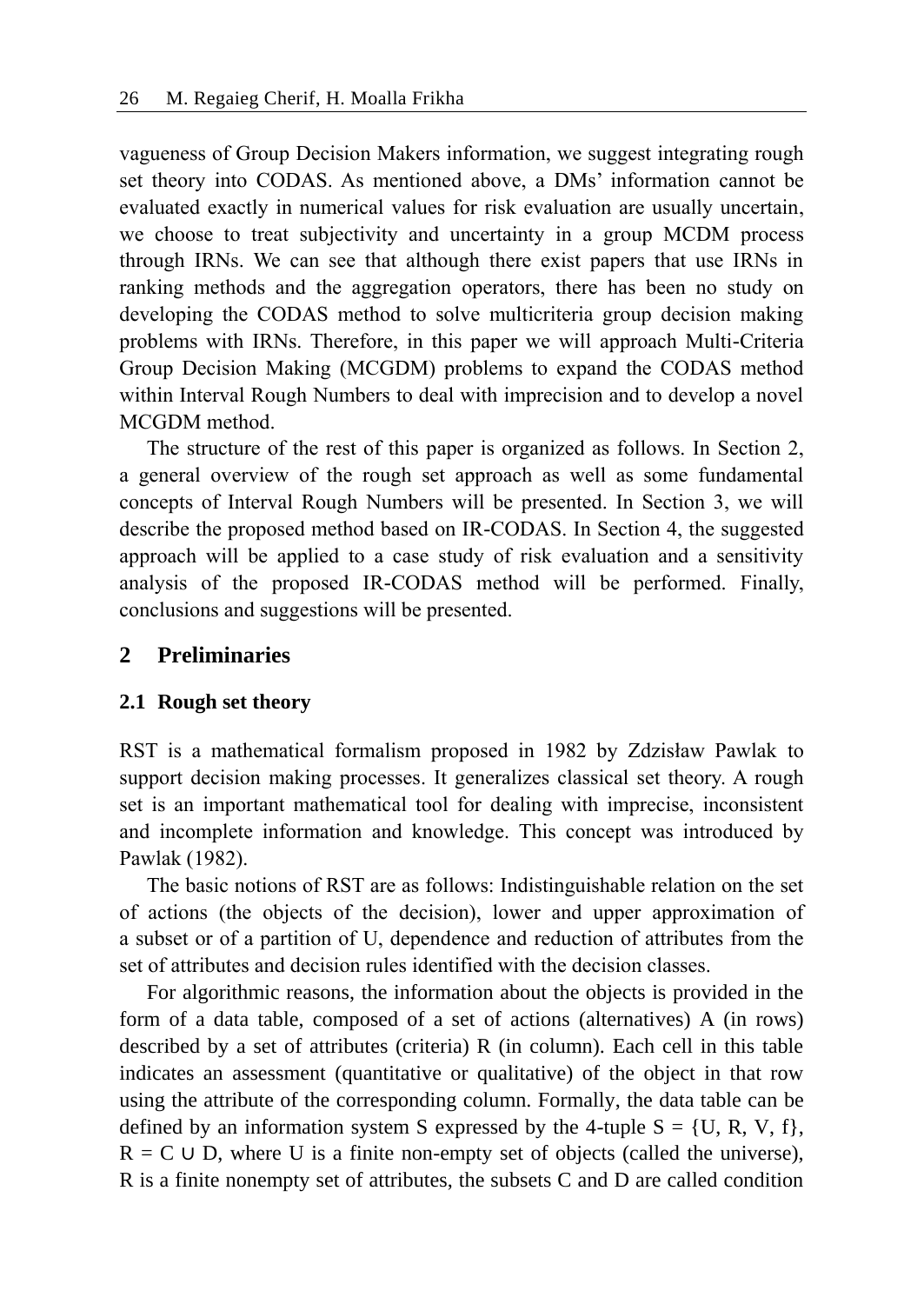attribute set and decision attribute set, respectively.  $V = \bigcup_{a \in R} V_a$  where  $V_a$  is the set of values of attribute *a* and card( $V_a$ ) > 1, and  $f: R \rightarrow V$  is an information or a description (Zhang, Xie and Wang, 2016).

### **Definition 1: Indiscernible relation** (Zhang, Xie and Wang, 2016)

Indiscernibility arises when it is not possible to distinguish between elements of the same set. Given a subset of the attribute set  $B \subset R$ , an indiscernible relation ind(B) on the universe U can be defined as follows:

$$
ind(B) = \{(x, y) | (x, y) \in U^2, \forall_{b \in B} (b(x) = b(y))\}
$$
 (1)

**Definition 2: Upper and lower approximation sets** (Zhang, Xie and Wang, 2016)

Given an information system  $S = \langle U; R; V; f \rangle$ , for a subset  $X \subseteq U$ , its lower and upper approximation sets are defined, respectively, by:

$$
\overline{apr}(X) = \bigcup_{E_i \cap A \neq \emptyset} E_i = \{ x \in U | [x] \cap X \} \neq \emptyset
$$
 (2)

$$
\underline{apr(X)} = \bigcup_{E_i \subseteq A} E_i = \{ x \in U | [x] \subseteq X \}
$$
 (3)

where [x] denotes the equivalence class of x. The upper approximation  $\overline{apr}(X)$ is the union of all elementary sets which have a nonempty intersection with *A*, while the lower approximation  $apr(X)$  is the union of all elementary sets which are subsets of *A*. In other words, the lower approximation contains the objects definitively belonging to the set, while the upper approximation contains the objects that can belong to the set. In fact,  $\overline{apr}(X)$  is the largest compound set containing *X*, while  $apr(X)$  is the least compound set containing *X*.

For all the subsets *X*,  $Y \subseteq U$ , the upper and lower approximations  $\overline{apr}(X)$  and  $apr(X)$  satisfy the following properties (Pawlak, 1982):

(P1)  $apr(X) \subseteq X \subseteq \overline{apr(X)}$ ,

$$
(P2) \quad apr(\emptyset) = \overline{apr}(\emptyset) = \emptyset,
$$

$$
(P3) \quad apr(U) = \overline{apr}(U) = U,
$$

$$
(P4) \quad apr(X \cap Y) = apr(X) \cap apr(Y),
$$

$$
(P5) \quad \overline{apr}(X \cap Y) \subseteq \overline{apr}(X) \cap \overline{apr}(Y),
$$

- (P6)  $apr(X \cup Y) \supseteq apr(X) \cup apr(Y)$ ,
- (P7)  $\overline{apr}(X \cup Y) = \overline{apr}(X) \cup \overline{apr}(Y),$

$$
(P8) \quad apr(X) = (\overline{apr}(X^c))^c; \ \overline{apr}(X) = (apr(X^c))^c,
$$

$$
(P9) \quad apr(X) = apr(apr(X)) = \overline{apr}(apr(X)),
$$

$$
(P10)\ \overline{apr}(X) = \overline{apr}(\overline{apr}(X)) = apr(\overline{apr}(X)),
$$

where  $X^c = U - X$  denotes the complement of A.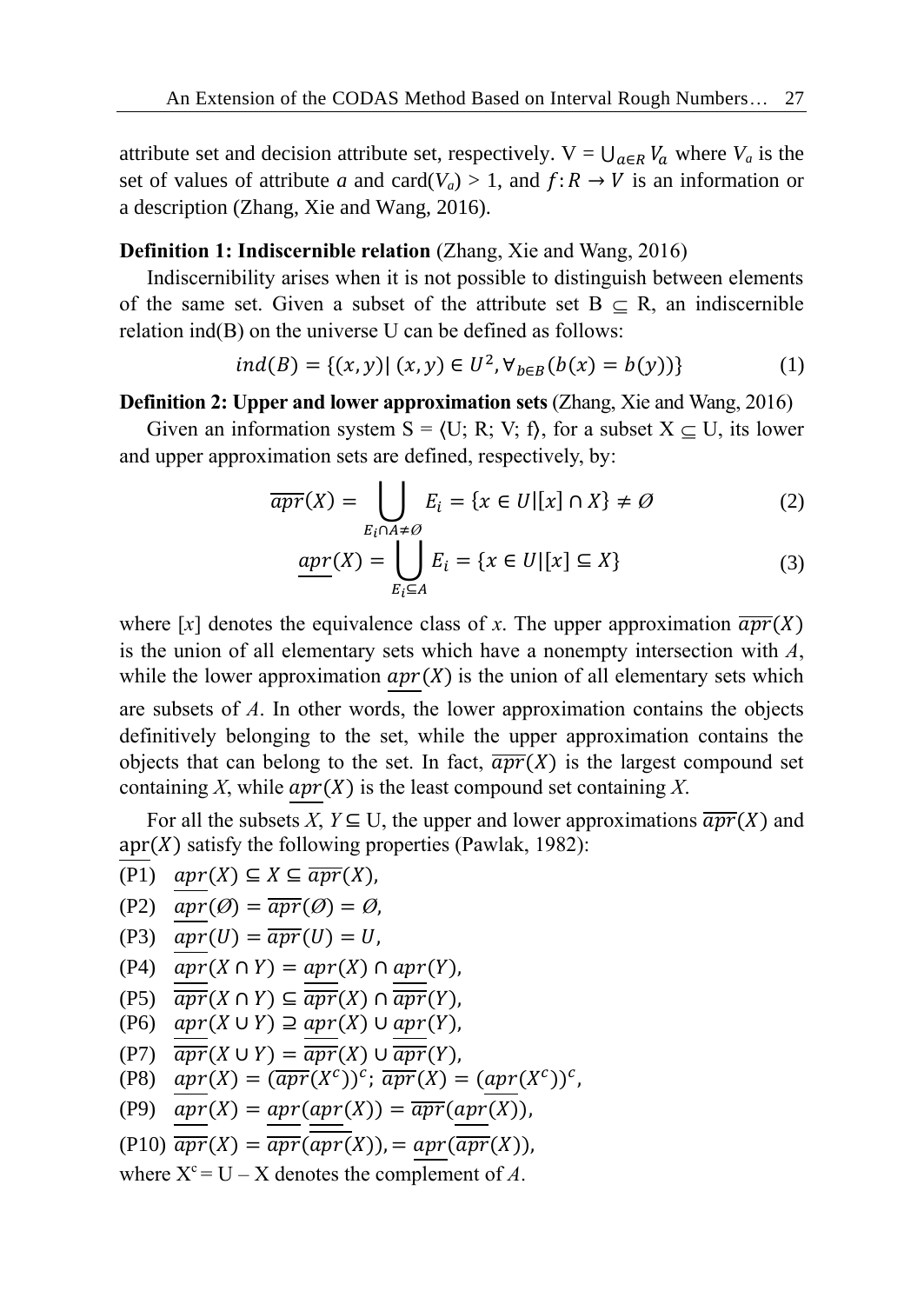The property (P1) says that the two operators determine a range in which the given set falls. The properties (P2) and (P3) are the conditions that the operators must satisfy at the two extreme points: Ø, or the minimum element and U, or the maximum element. The properties (P4)-(P7) describe weak distributivity and distributivity of the operators  $\overline{apr}$  and  $apr$ . The property (P8) states that the operator pair is double. Properties (P9) and (P10) state that the result of a double application of the new operators is identical to that of a single application. It is important to note that these properties are not independent.

The universe can be divided into three disjoint regions: the positive *POS*(*X*), the bounded *BRN*(*X*) and the negative *NEG*(*X*) regions of *X* which are constructed from the equivalence classes:

$$
POS(X) = apr(X) \tag{4}
$$

$$
BRN(X) = \overline{apr}(X) - apr(X) \tag{5}
$$

$$
NEG(X) = U - \overline{apr}(X) \tag{6}
$$

If  $x \in POS(X)$ , then x belongs to the target set X.

If  $x \in BRN(X)$ , then x does not belong to the target set X.

If  $x \in NEG(X)$ , it cannot be determined whether x belongs to the target set X or not.

#### **Definition 3: Definable sets** (Zhang et al., 2016)

The empty set and the union of elementary sets are called compound or definable sets. Given an information system  $S = \{U, R, V, f\}$ , for any target subset  $X \subseteq U$  and attribute subset  $B \subseteq R$ , if and only if  $apr(X) = \overline{apr}(X)$ (i.e. the bounded region BRN(X) =  $\emptyset$ ), then *X* is called a definable set with respect to B.

#### **Definition 4: Rough Sets** (Zhang, Xie and Wang, 2016)

Given an information system S = {U, R, V, f}, for any target subset  $X \subseteq U$ and attribute subset  $B \subseteq R$ , if and only if  $\overline{apr}(X) \ne apr(X)$  (i.e. the bounded region BRN(X)  $\neq \emptyset$ ), then X is called a rough set with respect to B, defined by  $\left[apr(X), \overline{apr}(X) \right]$ .

## **2.2 Interval rough numbers**

Suppose we have: a set of *k* classes representing the preferences of the decision maker DM,  $P = (J_1, J_2, ..., J_k)$ , which satisfies the condition  $J_1$  <  $J_2$  < , …, <  $J_k$  and another set of *z* classes that also represent the DM's preferences defined in the universe U,  $P^* = (I_1, I_2, ..., I_z)$ . Suppose that all the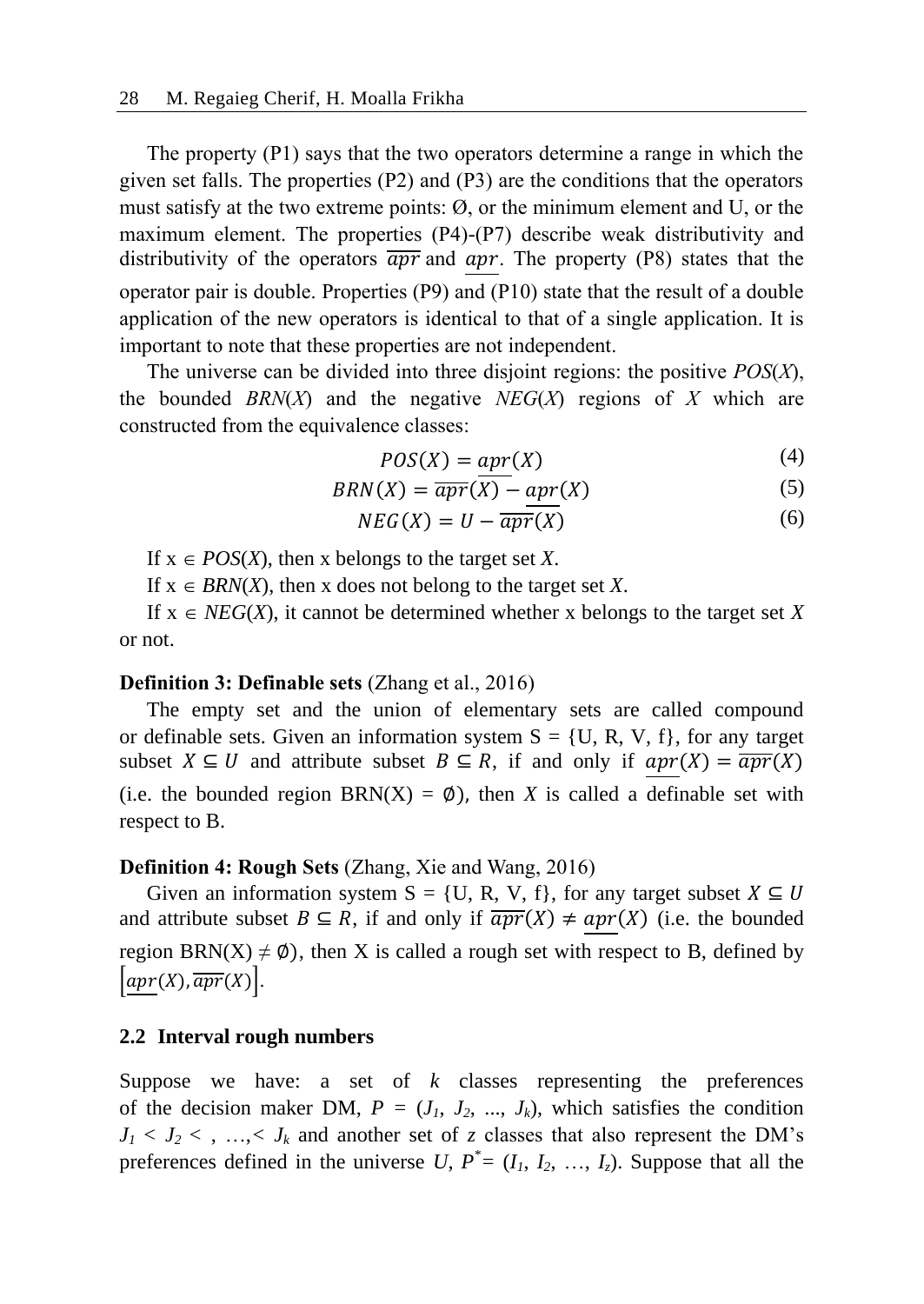objects recorded in an information table are defined in U and are linked to the preferences of the DM. In P\*, each class of objects is represented by an interval  $I_i = \{I_{ij}, I_{sj}\}\$ , provided that  $I_{ij} \leq I_{sj}$  ( $1 \leq j \leq m$ ) and  $I_{ij} \leq I_{sj} \in P$ , such that  $I_{ij}$  is the lower interval bound, while  $I_{sj}$  is the upper interval bound of the  $j<sup>th</sup>$  object class. Suppose *U* is the universe and let *Y* be an arbitrary element of *U*. If the upper and lower bounds of the object class are sorted, so that  $I_{i1}^* < I_{i2}^* < ... < I_{ih}^*$  and  $I_{s1}^* < I_{s2}^* < ... < I_{sk}^*$  ( $1 \leq h, k \leq m$ ), then two new sets containing the lower object class  $P_i^* = (I_{i1}^*, I_{i2}^*, \dots, I_{ih}^*)$  and the upper objects class  $P_s^* = (I_{s1}^*, I_{s2}^*, \dots, I_{sk}^*)$ are defined. Then, for any class of objects  $I_{ij}^* \in P$  with  $(1 \le j \le h)$  and  $I_{sj}^* \in P$  with  $(1 \le j \le k)$ , the lower approximations of  $I_{ij}^*$  and  $I_{sj}^*$  are defined as follows (Wang and Tang; 2011):

$$
Apr(I_{ij}^*) = \bigcup Y \in U/P_i^*(Y) \le I_{ij}^* \tag{7}
$$

$$
Apr(I_{sj}^*) = \bigcup Y \in U/P_s^*(Y) \leq I_{sj}^* \tag{8}
$$

The upper approximations of  $I_{ij}^*$  and  $I_{sj}^*$  are defined by the following equations:

$$
\overline{Apr}(I_{ij}^*) = \bigcup Y \in U/P_i^*(Y) \leq I_{ij}^*
$$
\n(9)

$$
\overline{Apr}(I_{sj}^*) = \bigcup Y \in U/P_s^*(Y) \leq I_{sj}^* \tag{10}
$$

So both the lower class  $I_{ij}^*$  and the upper class  $I_{sj}^*$  are defined by their lower limits  $\underline{Lim}(I_{ij}^*)$  and  $\underline{Lim}(I_{sj}^*)$  and their upper limits  $\overline{Lim}(I_{ij}^*)$  and  $\overline{Lim}(I_{sj}^*)$ :

$$
\underline{\text{Lim}}(I_{ij}^*) = \frac{1}{M_I} \sum P_i^*(Y) | Y \in \underline{\text{Apr}}(I_{ij}^*)
$$
\n(11)

$$
\underline{Lim}(I_{sj}^*) = \frac{1}{M_I^*} \sum P_s^*(Y) | Y \in \underline{Apr}(I_{sj}^*)
$$
\n(12)

where  $M_I$  and  $M_I^*$  are the sum of the objects in the lower approximation of the object classes  $I_{ij}^*$  and  $I_{sj}^*$ , respectively. The upper limits  $\overline{Lim}(I_{ij}^*)$  and  $\overline{Lim}(I_{sj}^*)$ are defined by:

$$
\overline{Lim}(I_{ij}^*) = \frac{1}{M_S} \sum P_i^*(Y) | Y \in \overline{Apr}(I_{ij}^*)
$$
\n(13)

$$
\overline{Lim}(I_{sj}^*) = \frac{1}{M_S^*} \sum P_s^*(Y) | Y \in \overline{Apr}(I_{sj}^*)
$$
\n(14)

where  $M_s$  et  $M_s^*$  are the sum of the objects in the upper approximation of the object classes  $I_{ij}^*$  and  $I_{sj}^*$ , respectively.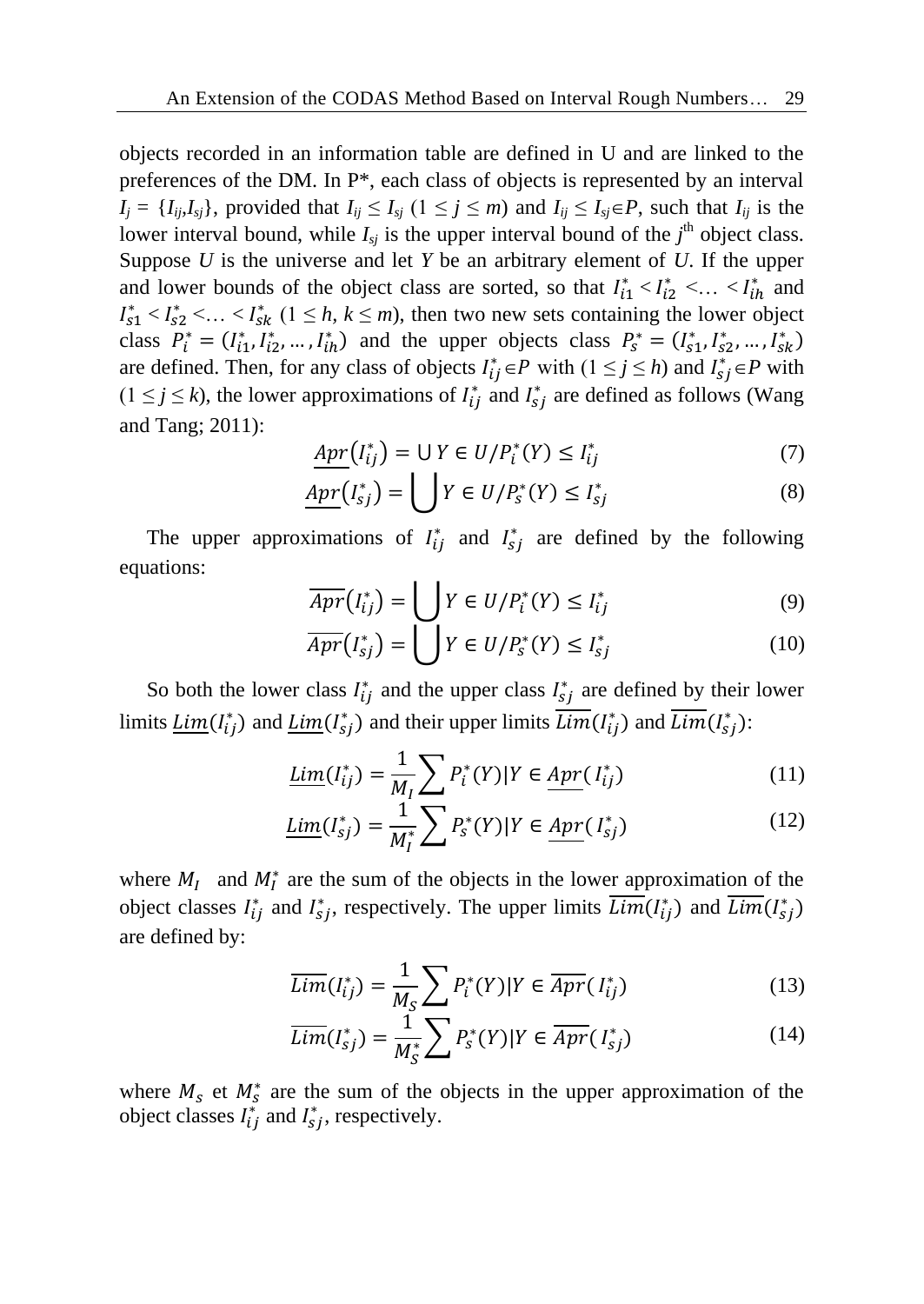For the lower class, the rough boundary interval of  $I_{ij}^*$  is an interval between its lower and upper limits, denoted by  $BR(I_{ij}^*)$ , while for the upper class, the rough boundary interval of  $I_{sj}^*$  is  $BR(I_{sj}^*)$ :

$$
BR(I_{ij}^*) = \overline{Lim}(I_{ij}^*) - \underline{Lim}(I_{ij}^*)
$$
\n(15)

$$
BR(I_{sj}^*) = \overline{Lim}(I_{sj}^*) - \underline{Lim}(I_{sj}^*)
$$
\n(16)

Then, the uncertain class of objects  $I_{ij}^*$  and  $I_{sj}^*$  can be defined using their lower and upper limits:

$$
R(I_{ij}^*) = \left[\underline{\text{Lim}}(I_{ij}^*), \overline{\text{Lim}}(I_{ij}^*)\right] \tag{17}
$$

$$
R(I_{sj}^*) = \left[\underline{\text{Lim}}(I_{sj}^*), \overline{\text{Lim}}(I_{sj}^*)\right] \tag{18}
$$

As we can see, each class of objects is defined by its lower and upper limits that represent the interval rough number, which is defined as:

$$
IR\left(I_j^*\right) = \left[R\left(I_{ij}^*\right), R\left(I_{sj}^*\right)\right] \tag{19}
$$

#### **Definition 5: The distance between two IRNs** (Wang et al., 2016):

Let  $A_1 = ([a_1, b_1][c_1, d_1])$  and  $A_2 = ([a_2, b_2)[c_2, d_2])$  be two IRNs. The distance between them can be defined as:

$$
d(A_1, A_2) = \frac{|a_1 - a_2| + |b_1 - b_2| + |c_1 - c_2| + |d_1 - d_2|}{4}
$$
 (20)

This satisfies the properties of distance measures, which are:  $d(A_1, A_2) \ge 0$ and  $d(A_1, A_2) = d(A_2, A_1)$ .

#### **Definition 6: Arithmetic Operations of IRNs** (Wang et al., 2016):

Let  $A_1 = (\lceil a_1, b_1 \rceil \lceil c_1, d_1 \rceil)$  and  $A_2 = (\lceil a_2, b_2 \rceil \lceil c_2, d_2 \rceil)$  be two IRNs. We define:

$$
A_1 + A_2 = ([a_1, b_1)[c_1, d_1]) + ([a_2, b_2)[c_2, d_2]) =
$$
  
= ([a<sub>1</sub> + a<sub>2</sub>, b<sub>1</sub> + b<sub>2</sub>][c<sub>1</sub> + c<sub>2</sub>, d<sub>1</sub> + d<sub>2</sub>]) (21)

$$
A_1 - A_2 = ([a_1, b_1)[c_1, d_1]) - ([a_2, b_2)[c_2, d_2]) =
$$
  
= ([a<sub>1</sub> - a<sub>2</sub>, b<sub>1</sub> - b<sub>2</sub>][c<sub>1</sub> - c<sub>2</sub>, d<sub>1</sub> - d<sub>2</sub>]) (22)

$$
A_1 \times A_2 = ([a_1, b_1)[c_1, d_1]) \times ([a_2, b_2)[c_2, d_2]) =
$$
  
= ([a<sub>1</sub> × a<sub>2</sub>, b<sub>1</sub> × b<sub>2</sub>][c<sub>1</sub> × c<sub>2</sub>, d<sub>1</sub> × d<sub>2</sub>]) (23)

$$
\frac{A_1}{A_2} = \frac{([a_1, b_1)[c_1, d_1])}{([a_2, b_2)[c_2, d_2])} = \left( \left[ \frac{a_1}{a_2}, \frac{b_1}{b_2} \right] \left[ \frac{c_1}{c_2}, \frac{d_1}{d_2} \right] \right)
$$
\n(24)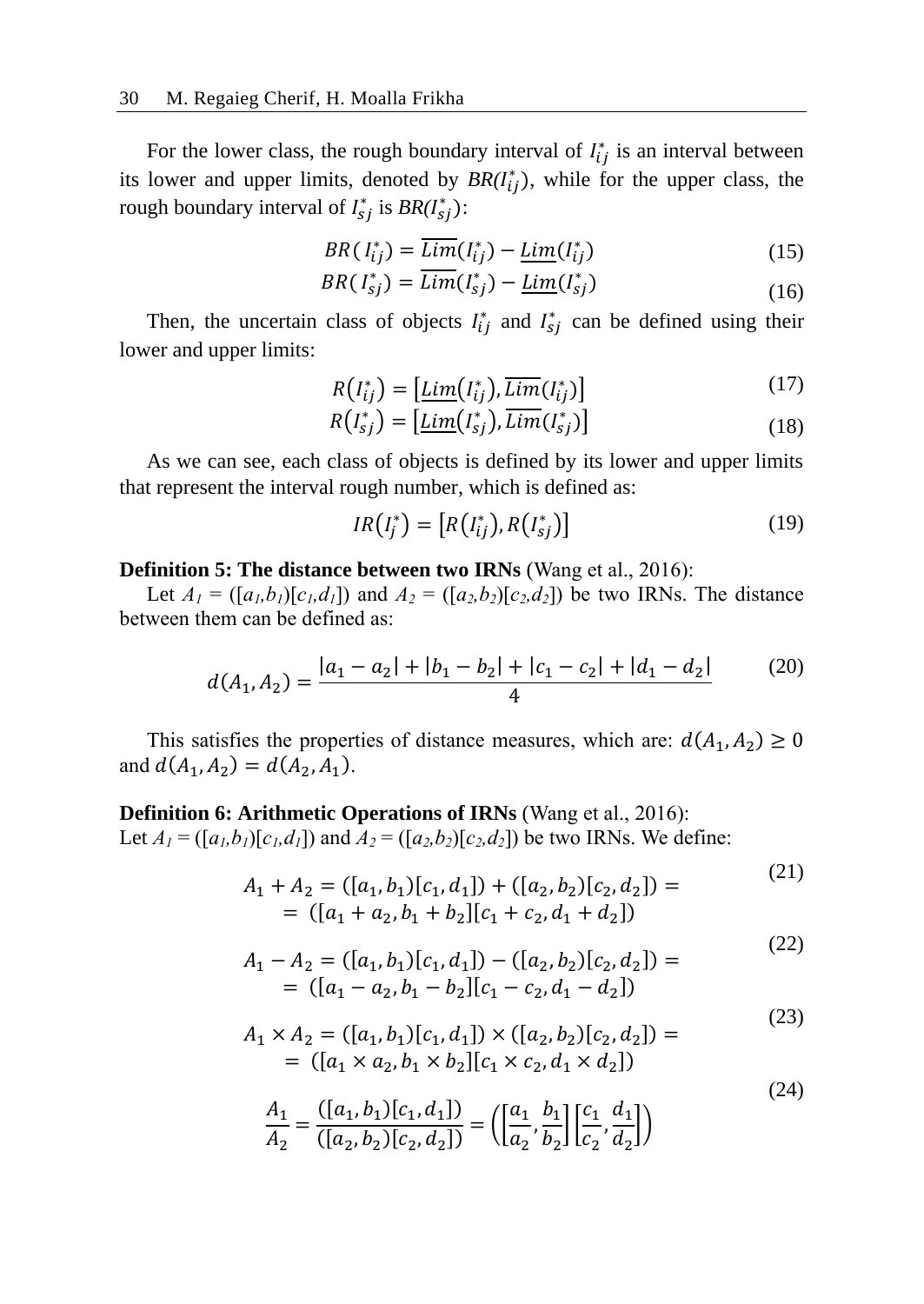$$
k \times A_1 = k \times ([a_1, b_1)[c_1, d_1]) =
$$
  
= 
$$
\begin{cases} ([k \times a_1, k \times b_1)[k \times c_1, k \times d_1]) & \text{if } k > 0 \\ ([k \times b_1, k \times a_1)[k \times d_1, k \times c_1]) & \text{if } k < 0 \end{cases}
$$
 (25)

## **3 The IR-CODAS method**

IR-CODAS is our proposed approach integrating IRNs into the CODAS multicriteria method. It allows modeling imprecision and fuzziness of the information provided.

As presented in Figure 1, IR-CODAS consists of the following steps:



Figure 1: The structure of the proposed IR-CODAS method for an MCGDM problem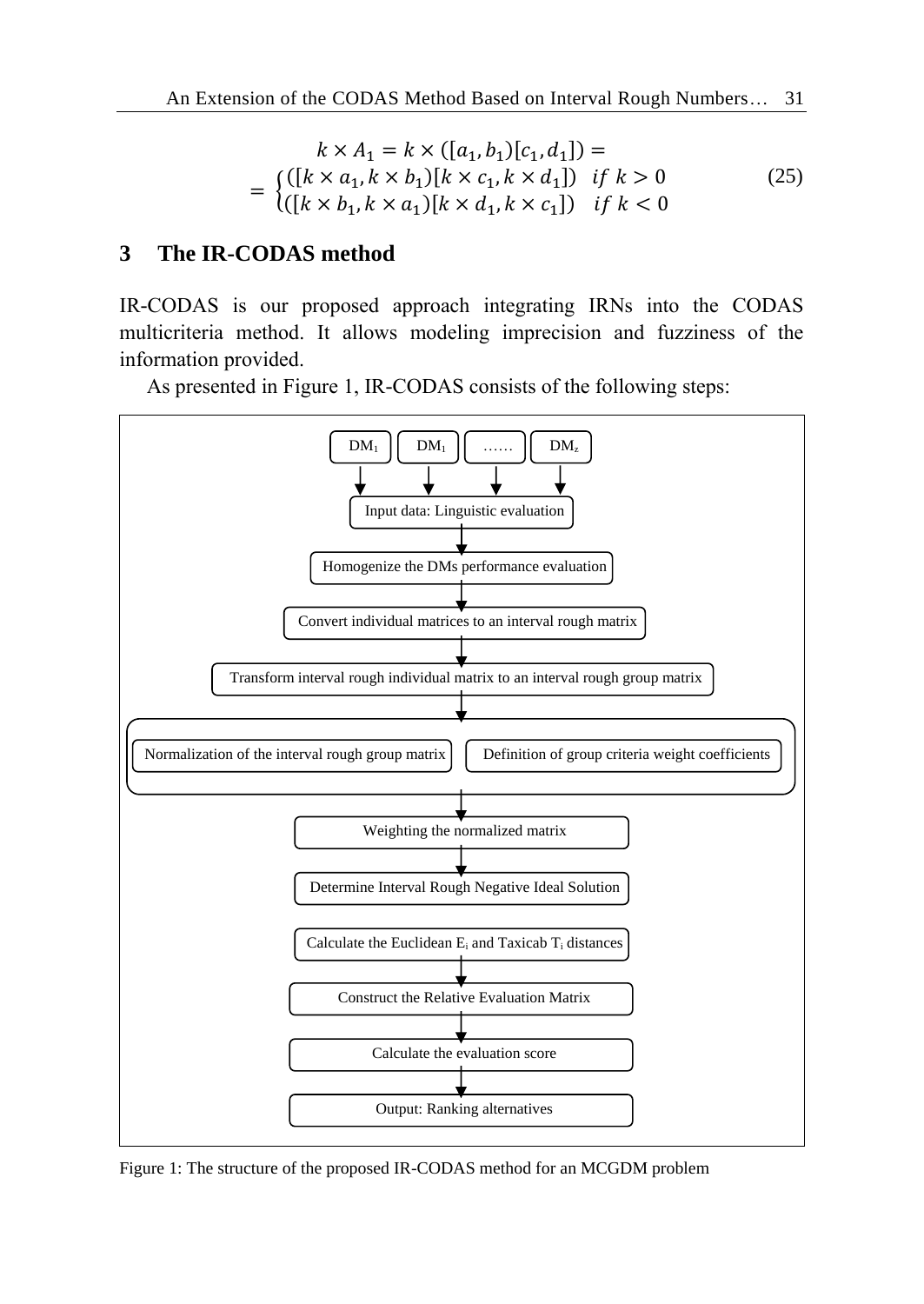**Step 1:** Define a multi-criteria decision making model that consists of *m* alternatives  $A_i(i = 1, 2, ..., m)$ , *n* criteria  $C_i(i = 1, 2, ..., n)$  and a team of *k* DMs, who evaluate alternatives according to all criteria. Every  $p^{th}$  DM presents his evaluation in the following matrix:

$$
X^{k} = \begin{bmatrix} x_{ij}^{p}, x_{ij}^{p*} \end{bmatrix}_{m \times n} = \begin{bmatrix} A_{1} \begin{bmatrix} x_{11}^{p}, x_{11}^{p*} & x_{12}^{p}, x_{12}^{p*} & \dots & x_{1n}^{p}, x_{1n}^{p*} \\ x_{21}^{p}, x_{21}^{p*} & x_{22}^{p}, x_{22}^{p*} & \dots & x_{2n}^{p}, x_{2n}^{p*} \\ \dots & \dots & \dots & \dots & \dots \\ A_{m} \begin{bmatrix} x_{m1}^{p}, x_{m1}^{p*} & x_{m2}^{p}, x_{m2}^{p*} & \dots & x_{mn}^{p}, x_{mn}^{p*} \\ x_{m1}^{p}, x_{m1}^{p*} & x_{m2}^{p}, x_{m2}^{p*} & \dots & x_{mn}^{p}, x_{mn}^{p*} \end{bmatrix}_{m \times n}
$$
(26)

where  $x_{ij}^p$  and  $x_{ij}^{p*}$  are the linguistic variables of the  $p^{th}$  DM ( $p \in \{1, 2, ..., z\}$ ) for the *i*<sup>th</sup> alternative ( $i \in \{1, 2, ..., m\}$ ) according to  $j$ <sup>th</sup> criterion ( $j \in \{1, 2, ..., n\}$ ). Thus, matrices  $X^1, X^2, \ldots, X^p, \ldots, X^k$  are obtained using performance rating for *m* alternatives on *n* criteria provided by *p* DMs.

**Step 2:** Homogenize the performance evaluations of the DMs. For each DM, matrix  $X<sup>k</sup>$  is determined by DMs' evaluations and qualitative criterion evaluates alternatives using the following linguistic expressions provided by the group of DMs, taking into account the type of criteria (benefit or cost). As in Stevic et al. (2017), we use linguistic terms where the value of each pair  $x_{ij}^p$  is converted to an integer, as shown in Table 1.

| Linguistic terms      | <b>Benefit Criteria (Max)</b> | <b>Cost Criteria (Min)</b> |
|-----------------------|-------------------------------|----------------------------|
| <b>Very Poor (VP)</b> |                               |                            |
| Poor $(P)$            |                               |                            |
| Medium (M)            |                               |                            |
| Good(G)               |                               |                            |
| Very Good (VG)        |                               |                            |

Table 1: Linguistic scale for evaluating the alternatives

**Step 3:** Using equations (1-12) we convert the individual matrices to an interval rough matrix  $Z^p = \left[ IR(x_{ij}^p) \right]_{m \times n}$   $\forall p = 1, ..., z$ :

$$
C_{1} C_{2} ... C_{n}
$$
  
\n
$$
Z^{p} = A_{2} \begin{bmatrix} IR(x_{11}^{p}) & IR(x_{12}^{p}) & ... & IR(x_{1n}^{p}) \\ IR(x_{21}^{p}) & IR(x_{22}^{p}) & ... & IR(x_{2n}^{p}) \\ ... & ... & ... & ... \\ A_{m} \end{bmatrix}
$$
  
\n
$$
IR(x_{m1}^{p}) \quad IR(x_{m2}^{p}) ... \quad IR(x_{mn}^{p})
$$
  
\n
$$
R(x_{mn}^{p}) \quad ... \quad IR(x_{mn}^{p})
$$
  
\n
$$
R(x_{mn}^{p}) \quad ... \quad IR(x_{mn}^{p})
$$
  
\n
$$
R(x_{mn}^{p})
$$
  
\n
$$
R(x_{mn}^{p})
$$
  
\n
$$
R(x_{mn}^{p})
$$
  
\n
$$
R(x_{mn}^{p})
$$
  
\n
$$
R(x_{mn}^{p})
$$
  
\n
$$
R(x_{mn}^{p})
$$
  
\n
$$
R(x_{mn}^{p})
$$
  
\n
$$
R(x_{mn}^{p})
$$
  
\n
$$
R(x_{mn}^{p})
$$
  
\n
$$
R(x_{mn}^{p})
$$
  
\n
$$
R(x_{mn}^{p})
$$
  
\n
$$
R(x_{mn}^{p})
$$
  
\n
$$
R(x_{mn}^{p})
$$
  
\n
$$
R(x_{mn}^{p})
$$
  
\n
$$
R(x_{mn}^{p})
$$
  
\n
$$
R(x_{mn}^{p})
$$
  
\n
$$
R(x_{mn}^{p})
$$
  
\n
$$
R(x_{mn}^{p})
$$
  
\n
$$
R(x_{mn}^{p})
$$
  
\n
$$
R(x_{mn}^{p})
$$
  
\n
$$
R(x_{mn}^{p})
$$
  
\n
$$
R(x_{mn}^{p})
$$
  
\n
$$
R(x_{mn}^{p})
$$
  
\n
$$
R(x_{mn}^{p})
$$
  
\n
$$
R(x_{mn}^{p})
$$
  
\n
$$
R(x_{mn}^{p})
$$
  
\n<math display="</math>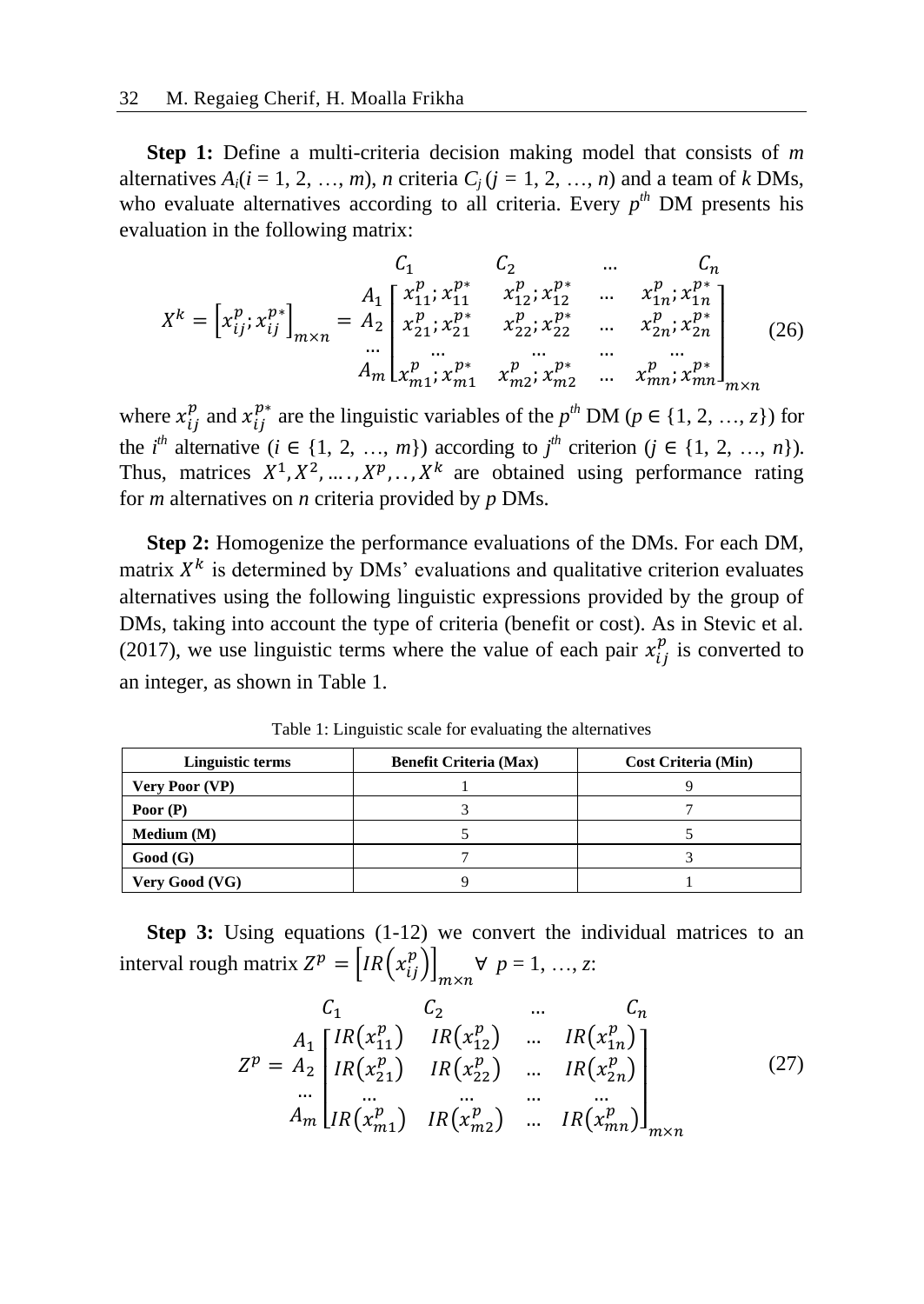**Step 4:** Transform the individual interval rough matrix  $Z^p$  to a group interval rough matrix  $Z = [IRG(x_{ij})]_{m \times n}$   $\forall i = 1, ..., m$  and  $\forall j = 1, ..., n$ :

$$
IRG(x_{ij}) = \frac{1}{z} \sum_{p=1}^{k} IR(x_{ij}^{p})
$$
 (28)

where *z* is the total number of DMs.

**Step 5:** Normalize the elements of the group interval rough matrix *Z* using equation (29):

$$
IR(t_{ij}) = ([t_{ij}^i, t_{ij}^s], [t_{ij}^{\prime i}, t_{ij}^{\prime s}]) =
$$
\n
$$
= \begin{cases}\n\left( \left[ \frac{x_{ij}^i}{\max x_{ij}^s}, \frac{x_{ij}^s}{\max x_{ij}^s} \right], \left[ \frac{x_{ij}^{\prime i}}{\max x_{ij}^s}, \frac{x_{ij}^{\prime s}}{\max x_{ij}^s} \right] \right) & \text{if } j \in N_b \\
\left( \left[ \frac{\min x_{ij}^i}{x_{ij}^{\prime s}}, \frac{\min x_{ij}^s}{x_{ij}^{\prime t}} \right], \left[ \frac{\min x_{ij}^{\prime i}}{\max y_{ij}^s}, \frac{\min x_{ij}^{\prime s}}{\max y_{ij}^s} \right] \right) & \text{if } j \in N_c\n\end{cases} (29)
$$

where  $N_b$  and  $N_c$  are the sets of profit and cost criteria, respectively. In addition,  $\min_i x_{ij}$  and  $\max_i x_{ij}$  are the minimum and maximum values of the bounded approximate interval of the criteria, respectively.

The elements  $IR(t_{ij})$  of the normalized matrix (*N*) are:

$$
N = [IR(t_{ij})]_{m \times n} = \begin{cases} \nC_1 & C_2 & \dots & C_n \\
A_1 & [IR(t_{11}) \quad IR(t_{12}) \quad \dots & IR(t_{1n})] \\
R(t_{21}) & IR(t_{22}) & \dots & IR(t_{2n}) \\
\vdots & \vdots & \ddots & \vdots \\
A_m & [IR(t_{m1}) \quad IR(t_{m2}) \quad \dots & IR(t_{mn})] \\
\end{cases} \tag{30}
$$

**Step 6:** Definition of group criteria weight coefficients:

$$
w_j = \frac{1}{z} \sum_{p=1}^{k} w_j^p
$$
 (31)

where  $w_j^p$  is the importance of *j*<sup>th</sup> criterion (*j*  $\in$  {1, 2, …, *n*}) provided by the *p*<sup>th</sup> DM (*p* ∈ {1, 2, ..., *z*}).

**Step 7:** Weighting the previous normalized group interval rough matrix R by multiplying the obtained matrix with weighted values of the criteria:

$$
IR(r_{ij}) = w_j \times IR(t_{ij}) = ([r_{ij}^i, r_{ij}^s], [r_{ij}^{\prime i}, r_{ij}^{\prime s}])_{m \times n} =
$$
  
= [w\_j t\_{ij}^i, w\_j t\_{ij}^s], [w\_j t\_{ij}^{\prime i}, w\_j t\_{ij}^{\prime s}] (32)

where  $w_j$  is the importance of  $j^{\text{th}}$  criterion.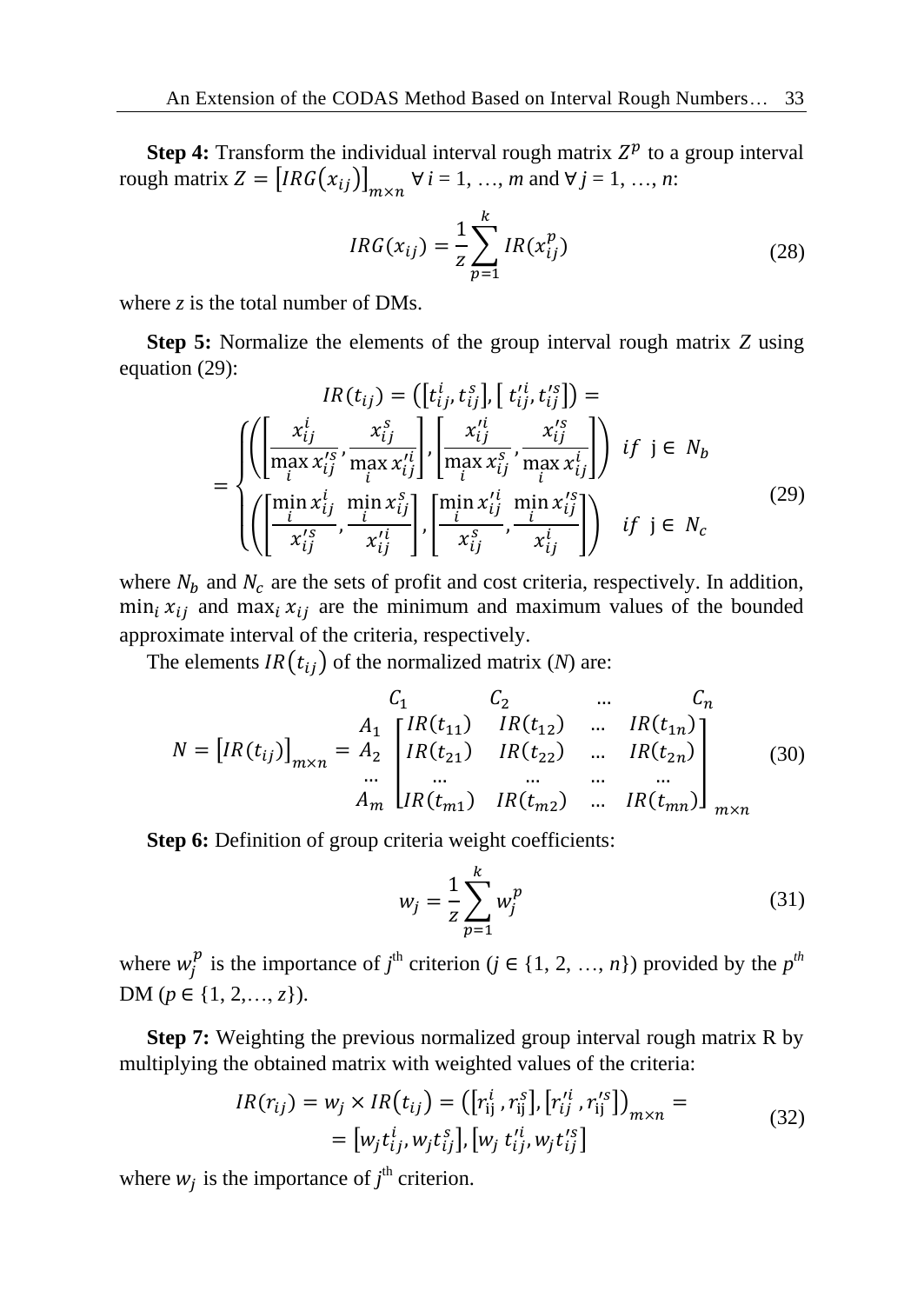We obtain the following weighted normalized group interval rough matrix:

$$
R = \begin{bmatrix} ([r_{11}^i, r_{11}^s], [r_{11}^{\prime i}, r_{11}^{\prime s}]) & ([r_{12}^i, r_{12}^s], [r_{12}^{\prime i}, r_{12}^{\prime s}]) & \dots & ([r_{1n}^i, r_{1n}^s], [r_{1n}^{\prime i}, r_{1n}^{\prime s}]) \\ ([r_{21}^i, r_{21}^s], [r_{21}^{\prime i}, r_{21}^{\prime s}]) & ([r_{22}^i, r_{22}^s], [r_{22}^{\prime i}, r_{22}^{\prime s}]) & \dots & ([r_{2n}^i, r_{2n}^s], [r_{2n}^{\prime i}, r_{2n}^{\prime s}]) \\ \dots & \dots & \dots & \dots & \dots \\ ([r_{m1}^i, r_{m1}^s], [r_{m1}^{\prime i}, r_{m1}^{\prime s}]) & ([r_{m2}^i, r_{m2}^s], [r_{m2}^{\prime i}, r_{m2}^{\prime s}]) & \dots & ([r_{mn}^i, r_{mn}^s], [r_{mn}^{\prime i}, r_{mn}^{\prime s}]) \end{bmatrix}_{m \times n}
$$
(33)

**Step 8:** Determine the Interval Rough negative ideal solution  $IR(NIS<sub>j</sub>)$  $(j \in \{1, 2, ..., n\})$ :

$$
IR(NIS_j) = [NIS_j]_{1 \times m}
$$
  
\n
$$
NIS_j = \min_i IR(r_{ij}) = [NIS_j^i, NIS_j^s][NIS_j'^i, NIS_j'^s] =
$$
\n(34)

$$
= \left[ \min_{i} r_{ij}^{i}, \min_{i} r_{ij}^{s} \right] \left[ \min_{i} r_{ij}^{\prime i}, \min_{i} r_{ij}^{\prime s} \right]
$$
(35)

**Step 9:** Calculate the Euclidean  $E_i$  and Taxicab  $T_i$  distances of alternatives  $i$  ( $i \in \{1, ..., m\}$ ) from the  $IR(NIS_j)$  as follows:

$$
E_i = \sqrt{\frac{\sum_{j=1}^{m} [(r_{ij}^i - NIS_j^i)^2 + (r_{ij}^s - NIS_j^s)^2 + (r_{ij}^{\prime i} - NIS_j^{\prime i})^2 + (r_{ij}^{\prime s} - NIS_j^{\prime s})^2]}{4}}
$$
(36)

$$
T_i = \frac{\sum_{j=1}^{m} [r_{ij}^i - NIS_j^i] + |r_{ij}^s - NIS_j^s| + |r_{ij}^i - NIS_j^i| + |r_{ij}^i - NIS_j^i|]}{4}
$$
(37)

The Euclidean and Taxicab distances are converted from IRNs to crisp numbers.

**Step 10:** Construct the Relative Evaluation Matrix *Re*:

$$
Re = [h_{ik}]_{n \times n} \tag{38}
$$

$$
h_{ik} = (E_i - E_k) + (\psi(E_i - E_k) \times (T_i - T_k))
$$
\n(39)

where  $k \in \{1, 2, ..., n\}$  and  $\psi$  is a threshold function to determine the equality of the Euclidean distances of two alternatives, defined as follows:

$$
\psi(E_i - E_k) = \begin{cases} 1 & \text{if } |E_i - E_k| \ge \tau \\ 0 & \text{if } |E_i - E_k| < \tau \end{cases} \tag{40}
$$

In this function,  $\tau$  is the threshold parameter that can be set by the decision maker. It is suggested to set this parameter at a value between 0.01 and 0.05.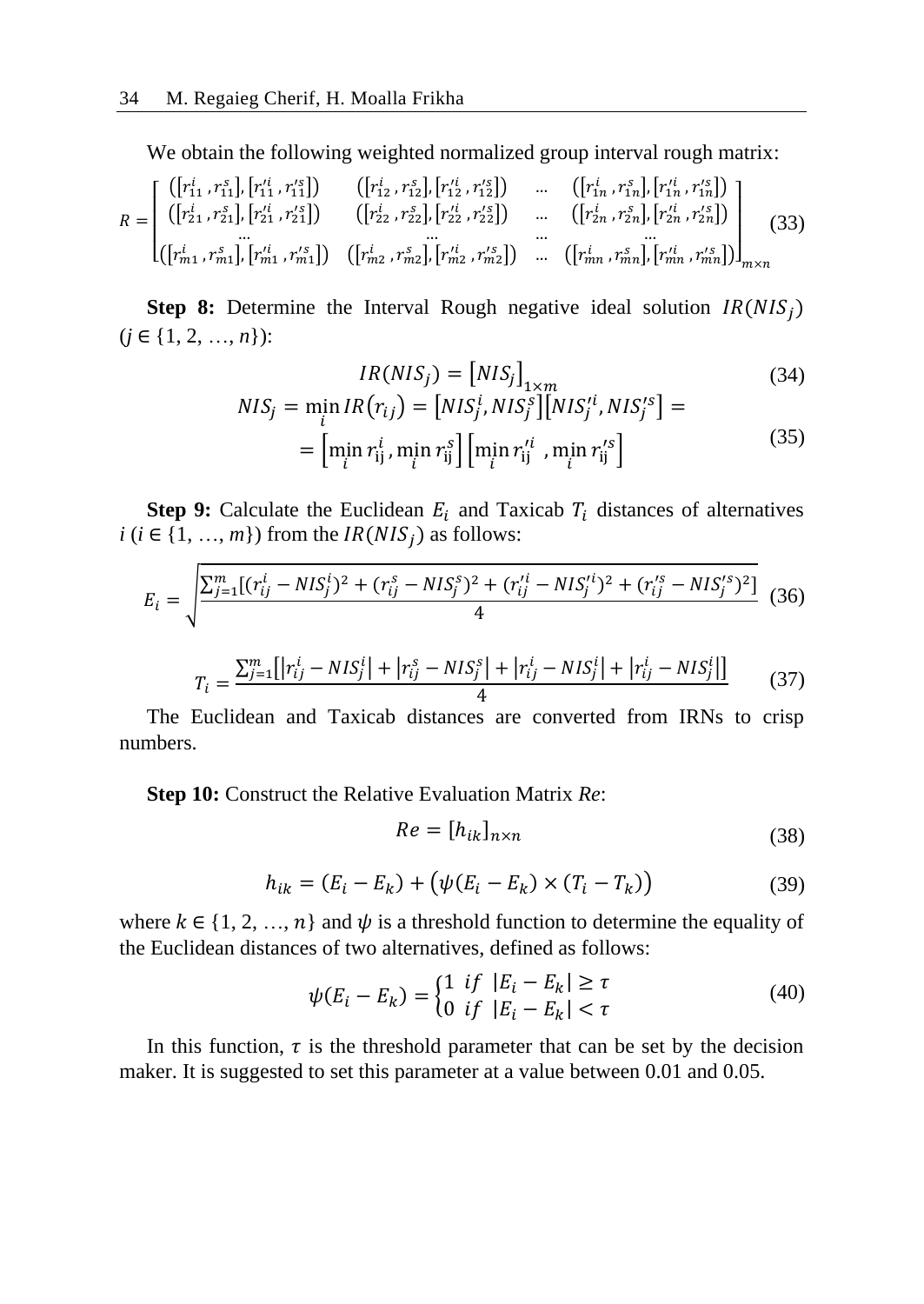**Step 11:** Calculate the evaluation score *H<sub>i</sub>* of each alternative  $i$  ( $i \in \{1, 2, ..., m\}$ ):

$$
H_i = \sum_{k=1}^{n} h_{ik} \tag{41}
$$

**Step 12:** Rank the alternatives according to the decreasing values of evaluation score  $H_i$ . The alternative with the highest evaluation score is the most desirable alternative.

#### **4 Application of the IR-CODAS model for risk assessment**

The Sfax "Hannibal" gas processing plant produces natural gas, diesel fuel, hydrogen sulfide, sulfuric acid, potassium hydrate, etc. The Sulfox unit of the Hannibal British Gas industry is focused on energy recovery, specifically the transfer of hydrogen sulfide gas  $H_2S$  to sulfuric acid  $H_2SO_4$ .

The gas treatment process generates several risks. Thus, the need to assess the risks and to know the most important of them in order to take the necessary precautions is essential to prevent them. For this reason, we test the applicability of the proposed IR-CODAS model under uncertain environment for MCGDM to the risk assessment problem. After a preliminary screening, we established that there are five types of risks of  $H_2S$  gas emissions into the atmosphere: Explosion  $(A_1)$ , Fire  $(A_2)$ , Leak  $(A_3)$ , Respiratory fatigue  $(A_4)$  and Dysfunction of control devices  $(A<sub>5</sub>)$ . These risks are the alternatives of our model and they are evaluated by a committee of three decision makers (DM) according to four criteria: Security  $(C_1)$ , Frequency of exposure  $(C_2)$ , Degree of severity  $(C_3)$  and Environmental impact  $(C_4)$ , where  $C_1$  is a benefit criterion and the others are cost criteria.

**Step 1:** After the DMs' evaluation of criteria, the study consider four criteria that are evaluated by a linguistic scale in three matrices (Table 2).

|                | $DM_1$<br>DM <sub>2</sub> |                |        |                | DM <sub>3</sub> |                |       |                |        |                |        |        |
|----------------|---------------------------|----------------|--------|----------------|-----------------|----------------|-------|----------------|--------|----------------|--------|--------|
|                | $C_1$                     | C <sub>2</sub> | $C_3$  | C <sub>4</sub> | $C_1$           | $\mathbf{C}_2$ | $C_3$ | C <sub>4</sub> | $C_1$  | C <sub>2</sub> | $C_3$  | $C_4$  |
| $A_1$          | G. VG                     | P. VP          | VG. VG | G.G            | M.G             | VP. VP         | G. VG | VG.G           | G.G    | P.M            | VG. VG | VG. VG |
| A <sub>2</sub> | G. VG                     | P. VP          | VG. VG | G, VG          | VG. VG          | VP. VP         | G, G  | M, G           | G. VG  | P, P           | M. VG  | G.VG   |
| $A_3$          | G, VG                     | G.M            | G. VG  | M.G            | G.VG            | G, P           | G. VG | M.G            | VG. VG | G. VG          | M. VG  | P, M   |
| $A_4$          | M. G                      | G.M            | M, G   | VP. VP         | G.G             | M.M            | G.G   | VP. VP         | M.VG   | G.M            | M.G    | VP.P   |
| $A_5$          | M, G                      | VG, M          | M, G   | P, M           | G. VG           | VG. M          | G. VG | P, P           | M.G    | VG.G           | M. VG  | VP.P   |

Table 2: Linguistic Assessing Matrix by three DMs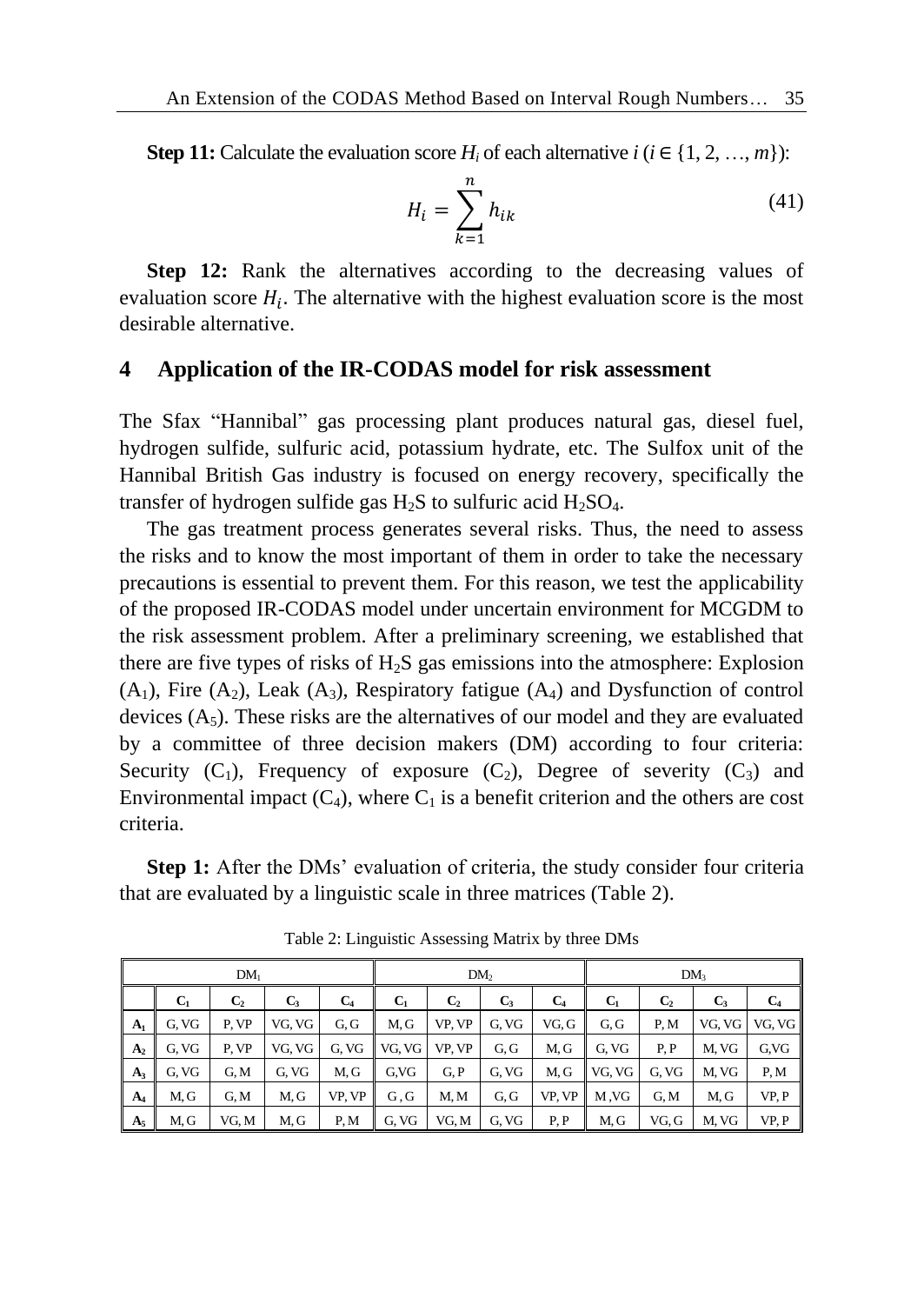**Step 2:** Using Table 1, we transformed the linguistic input values, which are recorded in Table 2, into integer data shown in Table 3.

|       |       | DM <sub>1</sub> |       |                | DM <sub>2</sub> |                |       | DM <sub>3</sub> |       |                |       |       |
|-------|-------|-----------------|-------|----------------|-----------------|----------------|-------|-----------------|-------|----------------|-------|-------|
|       | $C_1$ | C <sub>2</sub>  | $C_3$ | C <sub>4</sub> | $C_1$           | C <sub>2</sub> | $C_3$ | C <sub>4</sub>  | $C_1$ | C <sub>2</sub> | $C_3$ | $C_4$ |
| $A_1$ | 7.9   | 7.9             | 1, 1  | 3, 3           | 5, 7            | 9,9            | 1.3   | 1.3             | 7,7   | 5, 7           | 1, 1  | 1, 1  |
| $A_2$ | 7.9   | 7.9             | 1, 1  | 1, 3           | 9,9             | 9,9            | 3, 3  | 3, 5            | 7, 9  | 7.7            | 1,5   | 1, 3  |
| $A_3$ | 7.9   | 3, 5            | 1, 3  | 3, 5           | 7.9             | 3, 7           | 1,3   | 1.5             | 9,9   | 1, 3           | 1,5   | 5, 7  |
| $A_4$ | 5, 7  | 3, 5            | 3, 5  | 9,9            | 7.7             | 5, 5           | 3, 3  | 9, 9            | 5, 9  | 5, 7           | 3, 5  | 7, 9  |
| $A_5$ | 5, 7  | 1, 5            | 3, 5  | 5,7            | 7.9             | 3, 5           | 1,3   | 7.7             | 5, 7  | 1, 3           | 1, 1  | 7.9   |

Table 3: Evaluation of alternatives by three DMs

**Step 3:** According to Table 3 and Equations (1-12), we convert the individual matrices to an interval rough matrix.

As an example of calculating the evaluation for the position  $A_4 - C_1$ , we select the object classes  $x_{41}^p$  and  $x_{ij}^{p*}$ . Each class contains three elements:

$$
x_{41}^p = \{ 5; 7; 5 \}
$$
  

$$
x_{41}^{p*} = \{ 7; 7; 9 \}
$$

By applying expressions (7-14), we form rough sequences for each object class.

For the first object class we get:

| $Lim(5) = 5$                                         | $\overline{Lim}(5) = \frac{1}{2}(5 + 7 + 5) = 5.67$ |              | $RN(5) = [5; 5.67]$ |
|------------------------------------------------------|-----------------------------------------------------|--------------|---------------------|
| $\underline{Lim}(7) = \frac{1}{3}(5 + 7 + 5) = 5.67$ |                                                     | $Lim(7) = 7$ | $RN(7) = [5.67; 7]$ |
|                                                      | For the second object class we get:                 |              |                     |
| $Lim(7) = 7$                                         | $\overline{Lim}(7) = \frac{1}{2}(7 + 7 + 9) = 7.67$ |              | $RN(7) = [7; 7.67]$ |

 $Lim(9) = \frac{1}{2}$  $\frac{1}{3}(7 + 7 + 9) = 7.67$   $\overline{Lim}(9) = 9$   $\text{RN}(9) = [7.67; 9]$ 

On the basis of rough sequences, we obtain for each DM the following interval rough numbers:

*IRN(DM<sub>1</sub>)* = [5; 5.67] [7; 7.67], *IRN(DM*<sub>2</sub>) = [5.67; 7] [7; 7.67], *IRN(DM*<sub>3</sub>) = [5; 5.67] [7.67; 9].

In our case study, the evaluation of alternatives by three decision makers has been performed using interval rough numbers as shown in Table 4.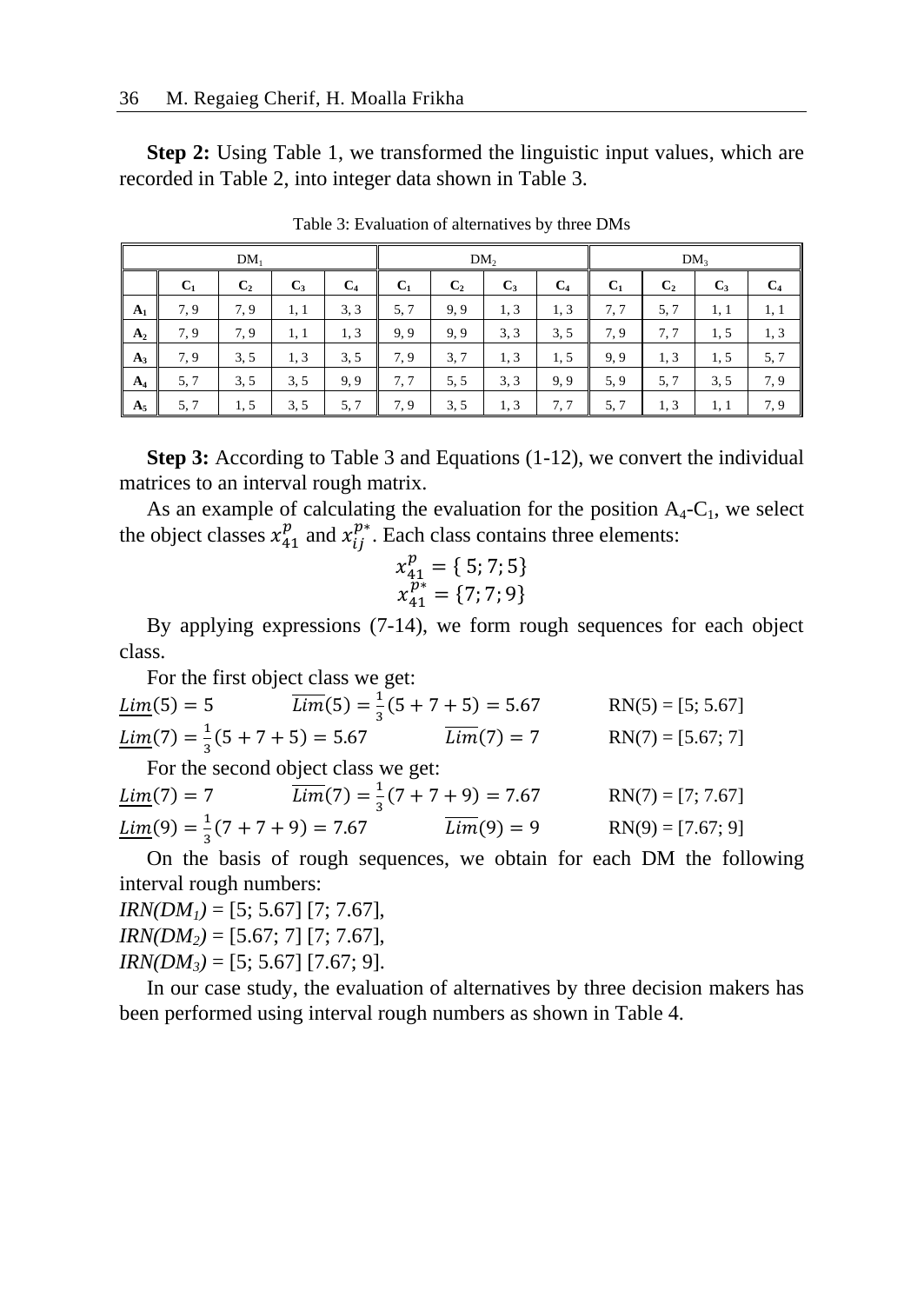|                |                    | DM <sub>1</sub>       |                    |                     |
|----------------|--------------------|-----------------------|--------------------|---------------------|
|                | C <sub>1</sub>     | C <sub>2</sub>        | $C_3$              | C <sub>4</sub>      |
| $A_1$          | [6.33; 7][7.66; 9] | [6; 8][8.33; 9]       | [1; 1][1; 1.67]    | [1.67; 3][2.33; 3]  |
| A <sub>2</sub> | [7; 7.67][9; 9]    | [7; 7.67][8.33; 9]    | [1; 1.67][1; 2.33] | [1; 1.67][3; 3.67]  |
| $A_3$          | [7; 7.66][9; 9]    | [2.33; 3][5; 7]       | [1; 1][3; 3.67]    | [2; 3][5; 5]        |
| $A_4$          | [5; 5.67][7; 7.66] | [3; 4.33][5; 5.66]    | [3; 3][4.33; 5]    | [8.33; 9][9; 9]     |
| $A_5$          | [5; 5.67][7; 7.66] | [1; 1.67][4.33; 5]    | [1.67; 3][3; 5]    | [5; 6.33][7; 7.67]  |
|                |                    | DM <sub>2</sub>       |                    |                     |
| $A_1$          | [5; 6.33][7; 7.66] | [7; 9][8.33; 9]       | [1; 1][1.67; 3]    | [1; 1.67] [2.33; 3] |
| A <sub>2</sub> | [7.67; 9][9; 9]    | [7.67; 9][8.33; 9]    | [1.67; 3][2.33; 3] | [1.67; 3][3.67; 5]  |
| $A_3$          | [7; 7.66][9; 9]    | [2.33; 3][5; 7]       | [1; 1][3; 3.67]    | [1; 3.67][5; 5]     |
| $A_4$          | [5.67; 7][7; 7.67] | [4.33; 5][5; 5.66]    | [3; 3][3; 4.33]    | [8.33; 9][9; 9]     |
| $A_5$          | [5.67; 7][7.66; 9] | [1.67; 3][4.33; 5]    | [1; 1.67][2; 4]    | [6.33; 7][7; 7.67]  |
|                |                    | DM <sub>3</sub>       |                    |                     |
| $A_1$          | [6.33; 7][7; 7.66] | [5.7][7; 8.33]        | [1; 1][1; 1.67]    | [1; 1.67][1; 2.33]  |
| A <sub>2</sub> | [7.67; 9][9; 9]    | $[7; 7.67]$ [7; 8.33] | [1; 1][3.67; 5]    | [1; 1.67][3; 3.67]  |
| $A_3$          | [7.66; 9][9; 9]    | [1; 2.33][3; 5]       | [5; 6.33][9; 9]    | [3; 4.33][5; 7]     |
| $A_4$          | [5; 5.67][7.67; 9] | [4.33; 5][5.66; 7]    | [3; 3][4.33; 5]    | [7; 8.33][9; 9]     |
| $A_5$          | [5; 5.67][7; 7.66] | [1; 1.67][3; 4.33]    | [1; 1.67][1; 3]    | [6.33; 7][7.67; 9]  |

Table 4: Initial interval rough matrix for three DMs

**Step 4:** In this step, the DMs' individual evaluations can be fused into the group assessing matrix with IRNs using Equation  $(28)$ . So, for the sequence  $x_{41}$ we obtain:

$$
IRG(x_{41}^i) = \frac{x_{41}^{i1} + x_{41}^{i2} + x_{41}^{i3}}{z} = \frac{5 + 5.67 + 5}{3} = 5.22
$$
  
\n
$$
IRG(x_{41}^s) = \frac{x_{41}^{s1} + x_{41}^{s2} + x_{41}^{s3}}{z} = \frac{5.67 + 7 + 5.67}{3} = 6.11
$$
  
\n
$$
IRG(x_{41}^{i1}) = \frac{x_{41}^{i1} + x_{41}^{i2} + x_{41}^{i3}}{z} = \frac{7 + 7 + 7.67}{3} = 7.22
$$
  
\n
$$
IRG(x_{41}^{s}) = \frac{x_{41}^{s1} + x_{41}^{s2} + x_{41}^{s3}}{z} = \frac{7.67 + 7.67 + 9}{3} = 8.11
$$

Then  $IRG(x_{41}) = [5.22; 6.11][7.22; 8.11].$ 

For our case, using Table 4 and Equation (28), we transform individual interval rough matrix to a group interval rough matrix shown in Table 5.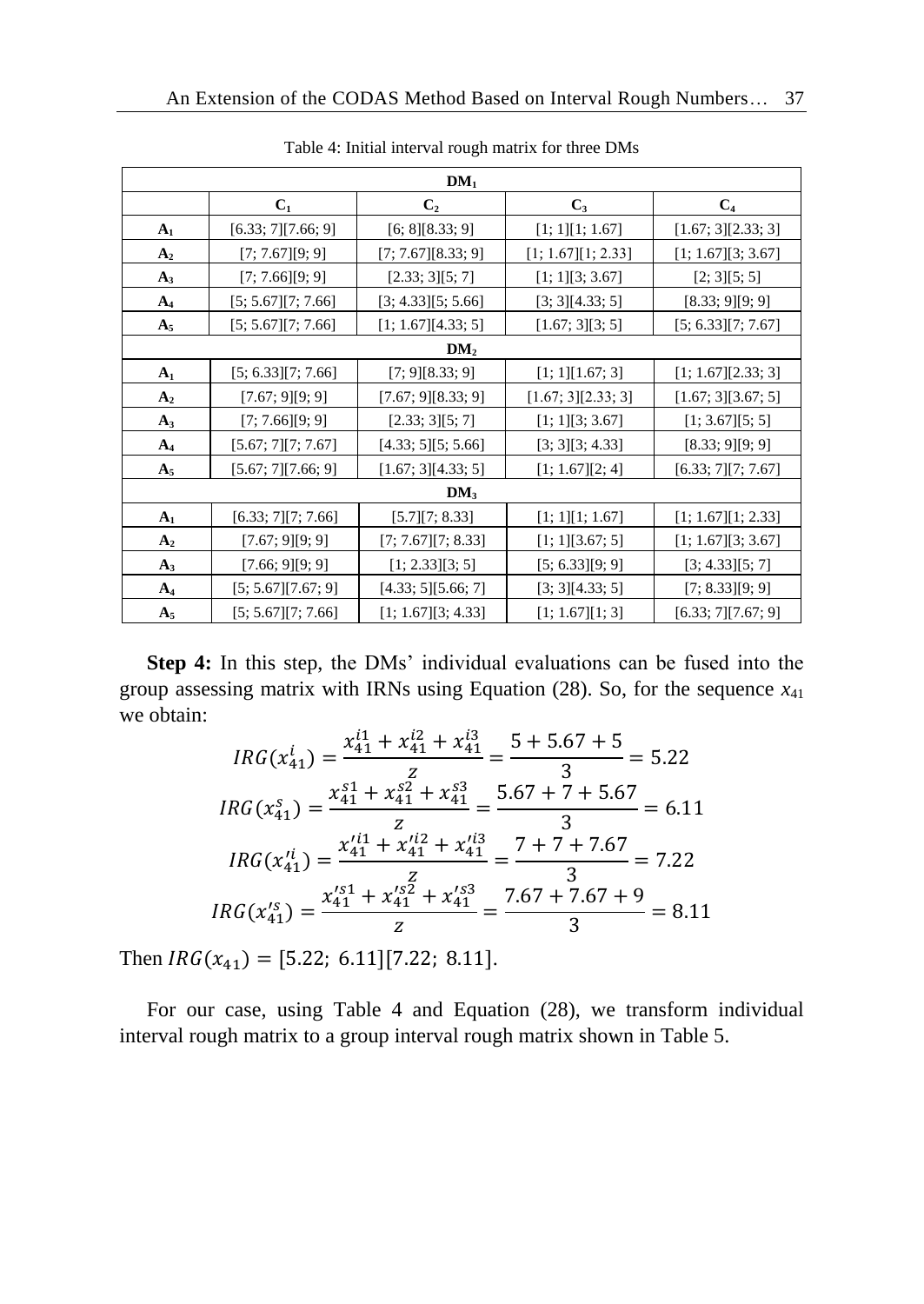| <b>GIR</b>     | C1                       | C,                       | C,                       | C4                       |
|----------------|--------------------------|--------------------------|--------------------------|--------------------------|
| A <sub>1</sub> | [5.89; 6.78][7.22; 8.11] | [6; 8][7.89; 8.78]       | [1; 1][1.22; 2.11]       | [1.22; 2.11][1.89; 2.78] |
| A <sub>2</sub> | [7.45; 8.56][9; 9]       | [7.22; 8.11][7.89; 8.78] | [1.22; 2.11][1.89; 2.78] | [1.22; 2.11][3.22; 4.11] |
| $A_3$          | [7.22; 8.11][9; 9]       | [1.89; 2.78][4; 6]       | [1; 1][3.22; 4.11]       | [2.22; 4.56][5; 5]       |
| $A_4$          | [5.22; 6.11][7.22; 8.1]  | [3.89; 4.78][5.22; 6.11] | [3; 3][3.89; 4.78]       | [7.89; 8.78][9; 9]       |
| A <sub>5</sub> | [5.22; 6.11][7.22; 8.11] | [1.22; 2.11][3.89; 4.78] | [1.22; 2.11][2; 4]       | [5.89; 6.78][7.22; 8.11] |

Table 5: Interval Rough Group Matrix

**Step 5:** Equation (29) is applied to normalize the Interval Rough Group Matrix (Table 5) and we obtain the results listed in Table 6.

An example of calculating a normalized matrix for the cost criteria  $C_2$ :

$$
IRG(x_{42}) = \left[\frac{\min\limits_{i} x_{i2}^{i}}{x_{42}^{'s}}; \frac{\min\limits_{i} x_{i2}^{s}}{x_{42}^{'i}}\right] \left[\frac{\min\limits_{i} x_{i2}^{'i}}{x_{42}^{s}}; \frac{\min\limits_{i} x_{i2}^{'s}}{x_{42}^{i}}\right] = \left[\frac{1.22}{6.11}; \frac{2.11}{5.22}\right] \left[\frac{3.89}{4.78}; \frac{4.78}{3.89}\right] = [0.2; 0.4][0.81; 1.23]
$$

An example of calculating a normalized matrix for the benefit criteria  $C_1$ :

$$
IRG(x_{31}) = \left[\frac{x_{31}^i}{\max_{i} x_{i1}^{rs}}; \frac{x_{31}^s}{\max_{i} x_{i1}^{ri}}\right] \left[\frac{x_{31}^{i1}}{\max_{i} x_{i1}^{s}}; \frac{x_{31}^{s}}{\max_{i} x_{i1}^{i}}\right]
$$

$$
= \left[\frac{7.22}{9}; \frac{8.11}{9}\right] \left[\frac{9}{8.56}; \frac{9}{7.45}\right] = [0.8; 0.9][1.05; 1.2]
$$

|                | C1                       | C2                       | C3                       | C4                       |
|----------------|--------------------------|--------------------------|--------------------------|--------------------------|
| A <sub>1</sub> | [0,65; 0.75][0.84; 1.09] | [0,14; 0.27][0.49; 0.8]  | [0,47; 0.82][1.22; 2.11] | [0,44; 1.12][0.9; 2.28]  |
| A <sub>2</sub> | [0,83; 0.95][1.05; 1.21] | [0,14; 0.27][0.48; 0.66] | [0,36; 0.53][0.58; 1.73] | [0,3; 0.66][0.9; 2.28]   |
| $A_3$          | [0,8; 0.9][1.05; 1.21]   | [0,2; 0.53][1.4; 2.53]   | [0,21; 0.26][0.41; 0.7]  | [0,14; 0.23][0.22; 0.35] |
| $A_4$          | [0,58; 0.68][0.84; 1.09] | [0,2; 0.4][0.81; 1.23]   | [0,13; 0.26][0.41; 0.7]  | [0,14; 0.23][0.22; 0.35] |
| $A_5$          | [0.58; 0.68][0.84; 1.09] | [0,26; 0.54][1.84; 3.92] | [0,25; 0.5][0.58; 1.59]  | [0,15; 0.29][0.28; 0.47] |

Table 6: Normalized Interval Rough Matrix

**Step 6:** The relative importance weights of the four criteria provided by the DMs are assumed to be crisp numbers which are presented in Table 7. Then we define the group criteria weight coefficient using Equation (31).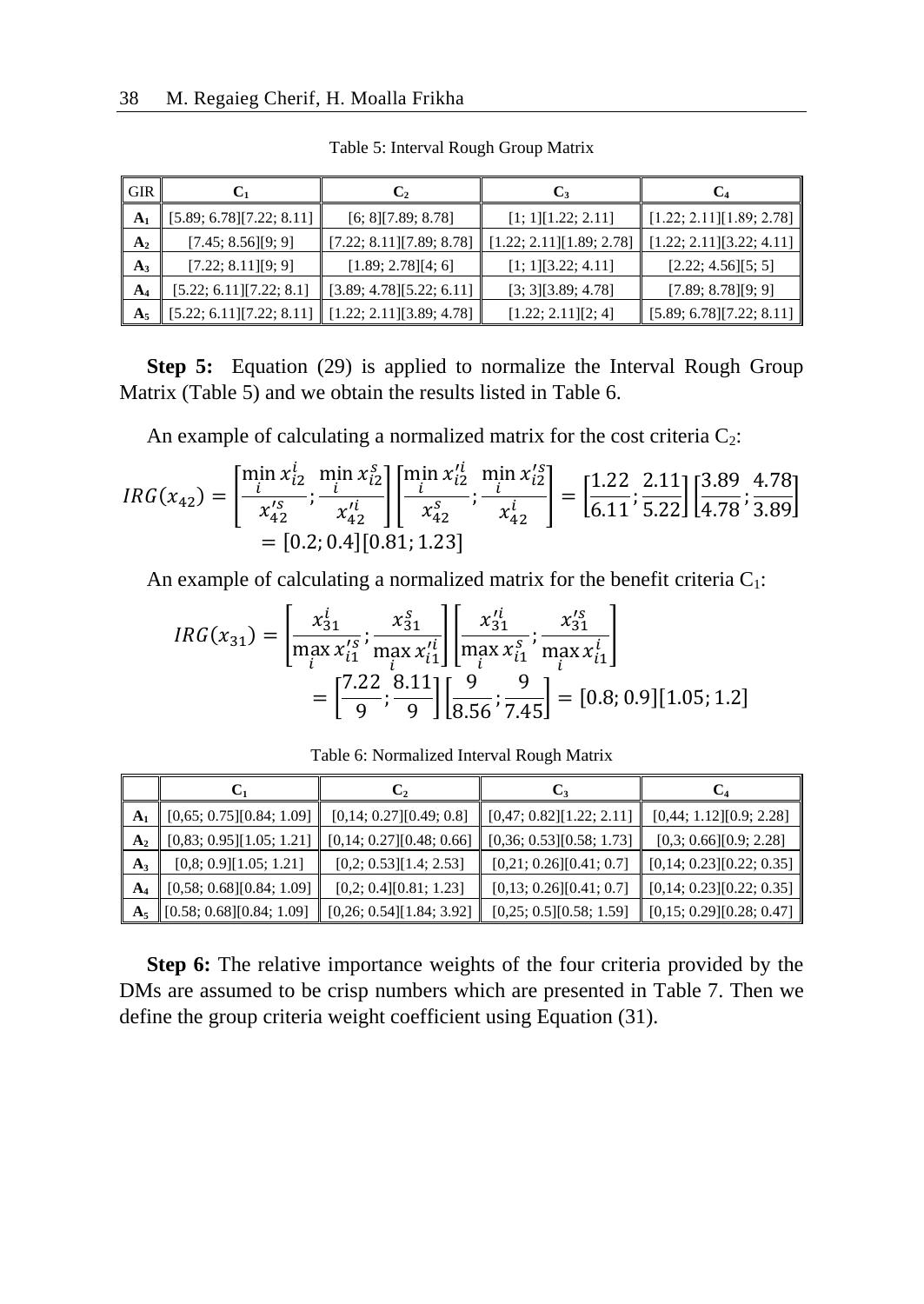| <b>Criterion</b> | $DM_1$ | DM <sub>2</sub> | DM <sub>3</sub> |
|------------------|--------|-----------------|-----------------|
|                  | 0,48   | 0.4             |                 |
|                  | 0,01   | U.              | 0,2             |
|                  | 0,47   | 0,3             | 0,2             |
|                  | 0,04   | 0.2             |                 |

Table 7: The relative importance weights of the four criteria by the three DMs

**Step 7:** Weighting the previous normalized group interval rough matrix (Table 6) by Equation (32).

**Step 8 and Step 9:** After normalizing and calculating the weighted normalized matrix, we determine the *IR(NIS)*, the Euclidean and Taxicab distances of alternatives given in Table 8.

Table 8: Weighted Normalized Group Interval Rough Matrix

 $\overline{\mathbf{r}}$ 

 $\blacksquare$ ÷

|                |                          |                          |                          |                                                                                                     | $E_i$     |  |
|----------------|--------------------------|--------------------------|--------------------------|-----------------------------------------------------------------------------------------------------|-----------|--|
| A <sub>1</sub> | [0,26; 0,3][0,33; 0,43]  | [0.01; 0.03][0.05; 0.08] | [0.15; 0.27][0.4; 0.68]  | [0.08; 0.2][0.16; 0.41]                                                                             | 0,42 0,44 |  |
| A <sub>2</sub> | [0,33; 0,38][0,41; 0,48] | [0.01; 0.03][0.05; 0.07] | [0.12; 0.17][0.19; 0.56] | $[0.05; 0.12][0.16; 0.41]$ 0,36 0,33                                                                |           |  |
| $A_3$          | [0,32; 0,36][0,41; 0,48] |                          |                          | $[0.02; 0.05][0.14; 0.26]$ $[0.07; 0.08][0.132; 0.23]$ $[0.02; 0.04][0.04; 0.06]$ $[0,12]$ $[0,13]$ |           |  |
| $A_4$          | [0,23; 0,27][0,33; 0,43] | [0.02; 0.04][0.08; 0.13] | [0.04; 0.08][0.13; 0.23] | $[0.02; 0.04][0.04; 0.06]$ 0,03 0,03                                                                |           |  |
| $A_5$          | [0,23; 0,27][0,33; 0,43] | [0.03; 0.06][0.19; 0.4]  |                          | $[0.08; 0.16][0.19; 0.51]$ $[0.03; 0.05][0.05; 0.08]$ $[0.25][0.25]$                                |           |  |
| IR(NIS)        | [0,23; 0,27][0,33; 0,43] | [0.01; 0.03][0.05; 0.07] | [0.04; 0.08][0.13; 0.23] | [0.02; 0.04][0.04; 0.06]                                                                            |           |  |

**Step 10:** Construct the Relative Evaluation Matrix Re by using Table 8 and Equations (38-40) with the threshold parameter  $\tau$  set to 0.03 (Table 9).

|                | A <sub>1</sub> | A <sub>2</sub> | $A_3$   | $A_4$ | $A_5$   | $H_i$   | Rank |
|----------------|----------------|----------------|---------|-------|---------|---------|------|
| A <sub>1</sub> | 0,00           | 0,17           | 0,61    | 0,80  | 0.36    | 1,94    |      |
| A <sub>2</sub> | $-0.17$        | 0.00           | 0.44    | 0.63  | 0.19    | 1,08    |      |
| $A_3$          | $-0.61$        | $-0.44$        | 0.00    | 0.19  | $-0.25$ | $-1,10$ | 4    |
| $A_4$          | $-0.80$        | $-0.63$        | $-0.19$ | 0,00  | $-0.44$ | $-2,06$ |      |
| $A_{5}$        | $-0.36$        | $-0.19$        | 0.25    | 0.44  | 0.00    | 0,13    | 3    |

Table 9: Relative Evaluation matrix

**Step 11:** We compute the value of the evaluation score of each alternative using Table 9 and Equation (41):

$$
H_1 = 1.94
$$
;  $H_2 = 1.08$ ;  $H_3 = -1.10$ ;  $H_4 = -2.06$ ;  $H_5 = 0.13$ 

**Step 12:** We rank the alternatives in decreasing order. Evidently, the order is  $A_1-A_2-A_5-A_3-A_4$  and from the above findings it follows that  $A_1$  is the most dangerous risk among the five alternatives in this case study.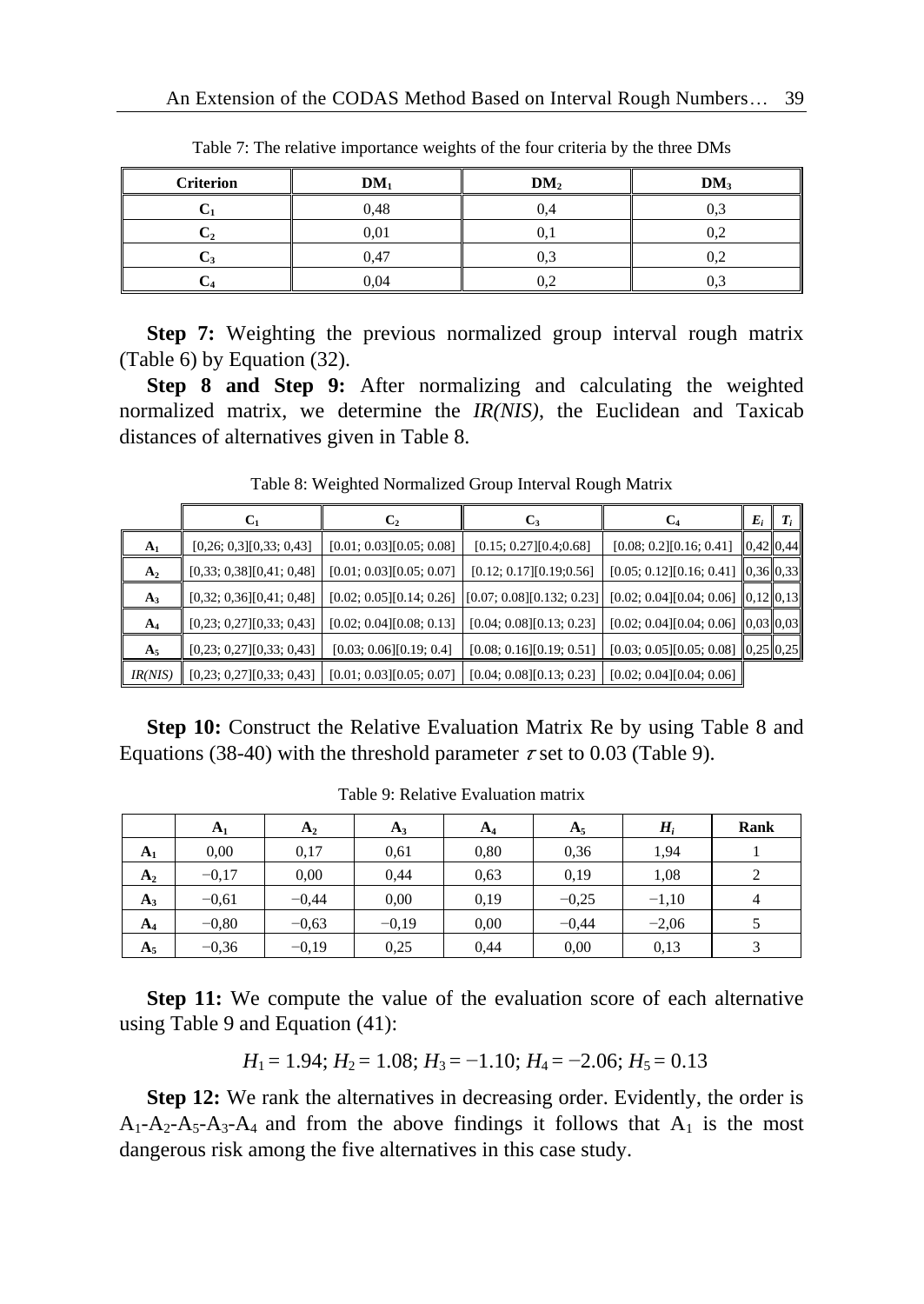The traditional crisp CODAS method evaluates alternatives using crisp numbers. Indeed, crisp values as input data are insufficient to model real-life situations and complex concepts with multiple and often conflicting objectives which frequently occur in multicriteria decision aid. For instance, in risks assessment some criteria are considered very important and the way of indicating their importance needs to be more flexible. The linguistic term "very good" can be preferably expressed an IRN rather than a single crisp number. However, in this paper, we use IRNs to assess the risks, since DMs can flexibly express their opinions using linguistic terms.

On the other hand, the proposed distance-based IR-CODAS method used two types of distance in evaluation process: Euclidean distance and Taxicab distance which helps to increase the precision of ranking results in group decision making process (which is accompanied by a great amount of uncertainty and subjectivity). An interval structure can be used to synthesize the decision rules provided by the DMs. Thus, in this study, we have introduced the theory of rough sets, an approach based on IRNs for representing uncertainty in group decision making. So, IR-CODAS transforms individual linguistic matrices into interval rough matrices with different size of interval to capture preference uncertainty of the DMs.

Furthermore, a sensitivity analysis is performed to determine the effect of the different threshold parameters on the rankings. According to step 10, the Relative Evaluation Matrix  $Re$  depends on the threshold parameter  $\tau$  that denotes the degree of closeness of the Euclidean distances of two alternatives.

|                | A <sub>1</sub> | A <sub>2</sub> | $A_3$   | A <sub>4</sub> | $A_5$   |
|----------------|----------------|----------------|---------|----------------|---------|
| A <sub>1</sub> | 0,00           | 0,06           | 0.30    | 0,39           | 0,17    |
| A <sub>2</sub> | $-0.06$        | 0,00           | 0,23    | 0.32           | 0.11    |
| $A_3$          | $-0.30$        | $-0.23$        | 0,00    | 0.09           | $-0.12$ |
| A <sub>4</sub> | $-0.39$        | $-0.32$        | $-0,09$ | 0.00           | $-0.21$ |
| $A_5$          | $-0,17$        | $-0,11$        | 0.12    | 0,21           | 0,00    |

Table 10: Difference of Euclidean distance

From the absolute value of the difference of Euclidean distance given in Table 10, it can be seen that all differences exceed 0.05. Hence, the evaluation score  $H_i$  of each alternative is the same. Even if we increase the value of  $\tau$  and disregard the condition  $0.01 \le \tau \le 0.05$ , Table 11 shows that there are no changes in the rankings despite the differences in the threshold function values.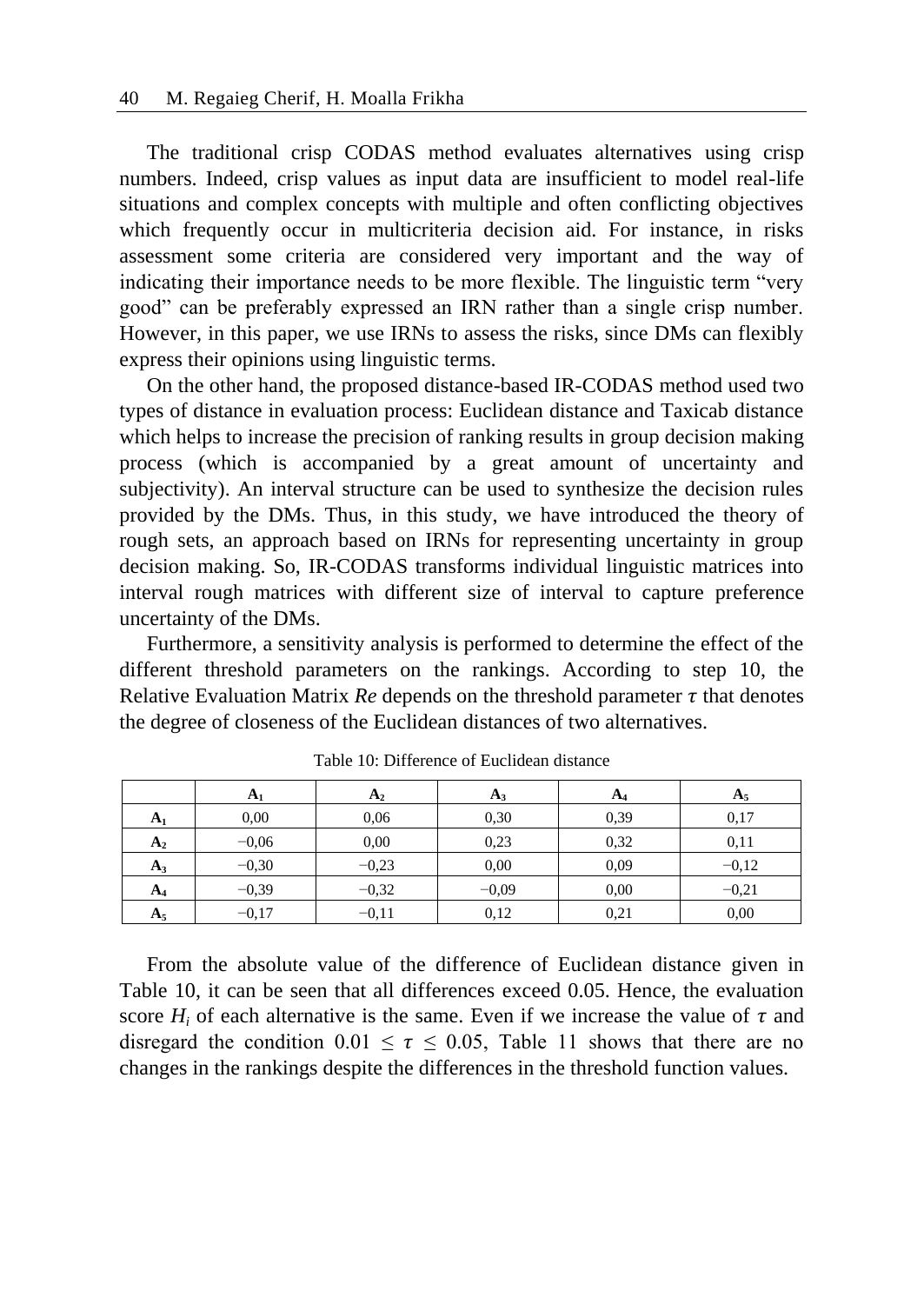|                     |         | $\tau = 0.03$ | $\tau = 0.07$ |      | $\tau = 0.1$ |      |
|---------------------|---------|---------------|---------------|------|--------------|------|
| <b>Alternatives</b> | $H_i$   | Rank          | $H_i$         | Rank | $H_i$        | Rank |
| A <sub>1</sub>      | 1,94    |               | 1,84          |      | 1,84         |      |
| A <sub>2</sub>      | 1,08    |               | 1,08          |      | 1,08         |      |
| $A_3$               | $-1,10$ |               | $-1,10$       |      | $-1,20$      |      |
| $A_4$               | $-2,06$ |               | $-2,06$       |      | $-1,96$      |      |
| $A_5$               | 0,13    |               | 0,13          |      | 0,13         |      |

Table 11: Evaluation score  $H_i$  and ranking results with different values of  $\tau$ 

However, the weight coefficients of the evaluation criteria have a great influence on the results. Hence, we compute the final ranking of the alternatives by replacing the group procedure by the individual procedure, i.e. we omit step 6 and keep the importance coefficients provided by each DM; at the end, the DMs' individual evaluations scores  $H_i^p$  can be fused into the collective evaluation score  $GH_i$  for each alternative. The final ranking orders of alternatives is shown in Table 12.

| <b>Alternatives</b> | $H^1_i$ | $H_i^2$ | $H_i^3$ | $GH_i$  | Rank |
|---------------------|---------|---------|---------|---------|------|
| A <sub>1</sub>      | 0,26    | 1,19    | 0,23    | 0.56    |      |
| A <sub>2</sub>      | 0,90    | 0.92    | $-0.10$ | 0.58    |      |
| $A_3$               | 0,31    | $-0.30$ | 0,28    | 0,10    |      |
| A <sub>4</sub>      | $-0.94$ | $-2,70$ | $-3,17$ | $-2,27$ |      |
| $A_5$               | $-0,54$ | 0,88    | 2,75    | 1,03    |      |

Table 12: Individual and group evaluations score matrix

As can be seen, dysfunction of control devices risk  $(A_5)$  is the most dangerous. Clearly, changes in the procedure of calculating criteria weights leads to a change in the ranks of individual alternatives, which confirms that the model is sensitive to changes in weight coefficients. Compared to the previous results, we can notice that the first ranked alternatives  $(A_1, A_2 \text{ and } A_5)$  are the most important and it is necessary to take essential precautions to prevent them.

# **5 Conclusion**

The CODAS method is a simple and easily applicable multi-criteria decision making method. To handle uncertainty, it is impossible to provide data with crisp numbers in an adequate way. Therefore, we propose to develop a subjective model using linguistic evaluation. Since the group decision making process proceeds in an uncertain environment, this assessment is complex. Thus, our proposed approach IR-CODAS refers to the integration of the interval rough numbers into the CODAS methods to solve group decision making problems under uncertainty.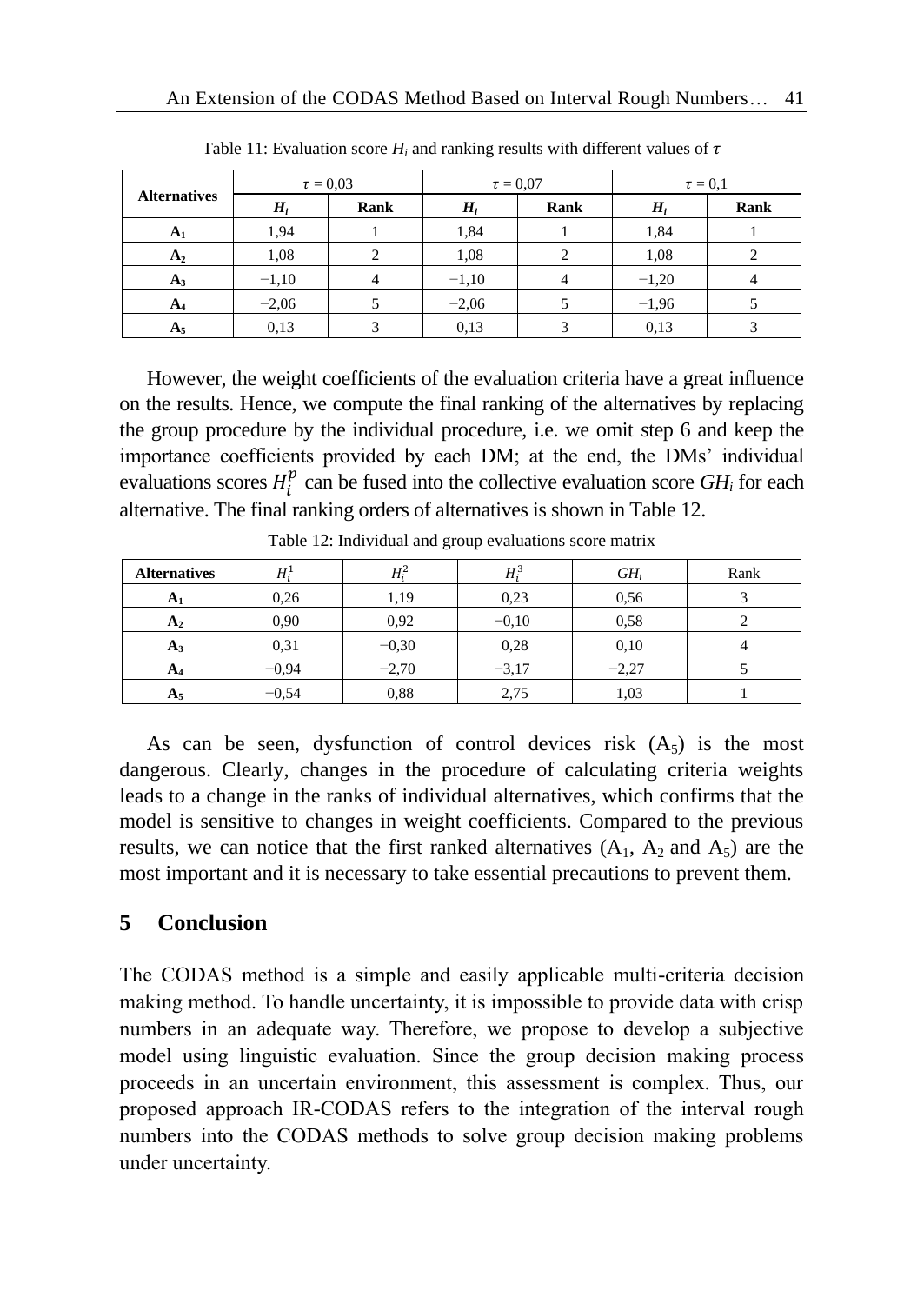The applicability of the proposed model is validated through a real-life case study of the gas processing industry in Sfax. Namely, our IR-CODAS approach was applied to select the most important risks in order to take the necessary precautions to prevent them. A sensitivity analysis was conducted, confirming the validity of the final results. We changed the threshold parameters values which do not influence the ranking of alternatives. Furthermore, we choose to test the final ranking using the individual procedure of each DM.

Future research intends to develop a preference disaggregation approach deducing criteria weight values and threshold parameters from the information provided by the DMs. As well, we aim to integrate interval rough numbers into other methods and develop new MCDM methods.

#### **References**

- He T., Zhang S., Wei G., Wang R., Wu J., Wei C. (2020), *CODAS Method for 2-tuple Linguistic Pythagorean Fuzzy Multiple Attribute Group Decision Making and Its Application to Financial Management Performance Assessment*, Technological and Economic, Development of Economy, 26(4), 920-932.
- Kao Y.-S., Nawata K., Huang C.-Y. (2019), *Systemic Functions Evaluation Based Technological Innovation System for the Sustainability of IoT in the Manufacturing Industry*, Sustainability, 11(8), 2342, https://doi.org/10.3390/su11082342.
- Keshavarz Ghorabaee M., Amiri M., Zavadskas E.K., Hooshmand R., Antucheviciene J. (2017), *Fuzzy Extension of the CODAS Method for Multi-criteria Market Segment Evaluation*, Journal of Business Economics and Management, 18, 1-19.
- Keshavarz Ghorabaee M., Zavadskas E.K., Turskis Z., Antucheviciene J. (2016), *A New Combinative Distance-based Assessment (CODAS) Method for Multi-criteria Decision- -making*, Economic Computation & Economic Cybernetics Studies & Research, 50(3), 25-44.
- Lan J., Wu J., Guo Y., Wei C., Wei G., Gao H. (2021), *CODAS Methods for Multiple Attribute Group Decision Making with Interval-valued Bipolar Uncertain Linguistic Information and Their Application to Risk Assessment of Chinese Enterprises' Overseas Mergers and Acquisitions*, Economic Research-Ekonomska Istraživanja, https://doi.org/10.1080/1331677X. 2020.1868323.
- Lu H.W., Huang G.H., He L. (2011), *An Inexact Rough-Interval Fuzzy Linear Programming Method for Generating Conjunctive Water-Allocation Strategies to Agricultural Irrigation Systems*, Applied Mathematical Modelling, 35, 4330-4340.
- Niakan F., Vahdani B., Mohammadi M. (2015), *A Multi-objective Optimization Model for Hub Network Design under Uncertainty: An Inexact Rough-interval Fuzzy Approach*, Engineering Optimization, 47(12), 1670-1688.
- Pamucar D., Badi I., Sanja K., Obradovic R. (2018), *A Novel Approach for the Selection of Power Generation Technology Using a Linguistic Neutrosophic CODAS Method: A Case Study in Libya*, Energies, 11(9), 2489, https://doi.org/10.3390/en11092489.
- Pamucar D., Božanić D., Lukovac V., Komazec N. (2018), *Normalized Weighted Geometric Bonferroni Mean Operator of Interval Rough Numbers − Application in Interval Rough DEMATEL-COPRAS Model*, Facta Universitatis, Series: Mechanical Engineering, 16(2), 171-191.
- Pamucar D., Chatterjee K., Zavadskas E.K. (2019), *Assessment of Third-party Logistics Provider Using Multi-criteria Decision-making Approach Based on Interval Rough Numbers*, Computers & Industrial Engineering, 127, 383-407.